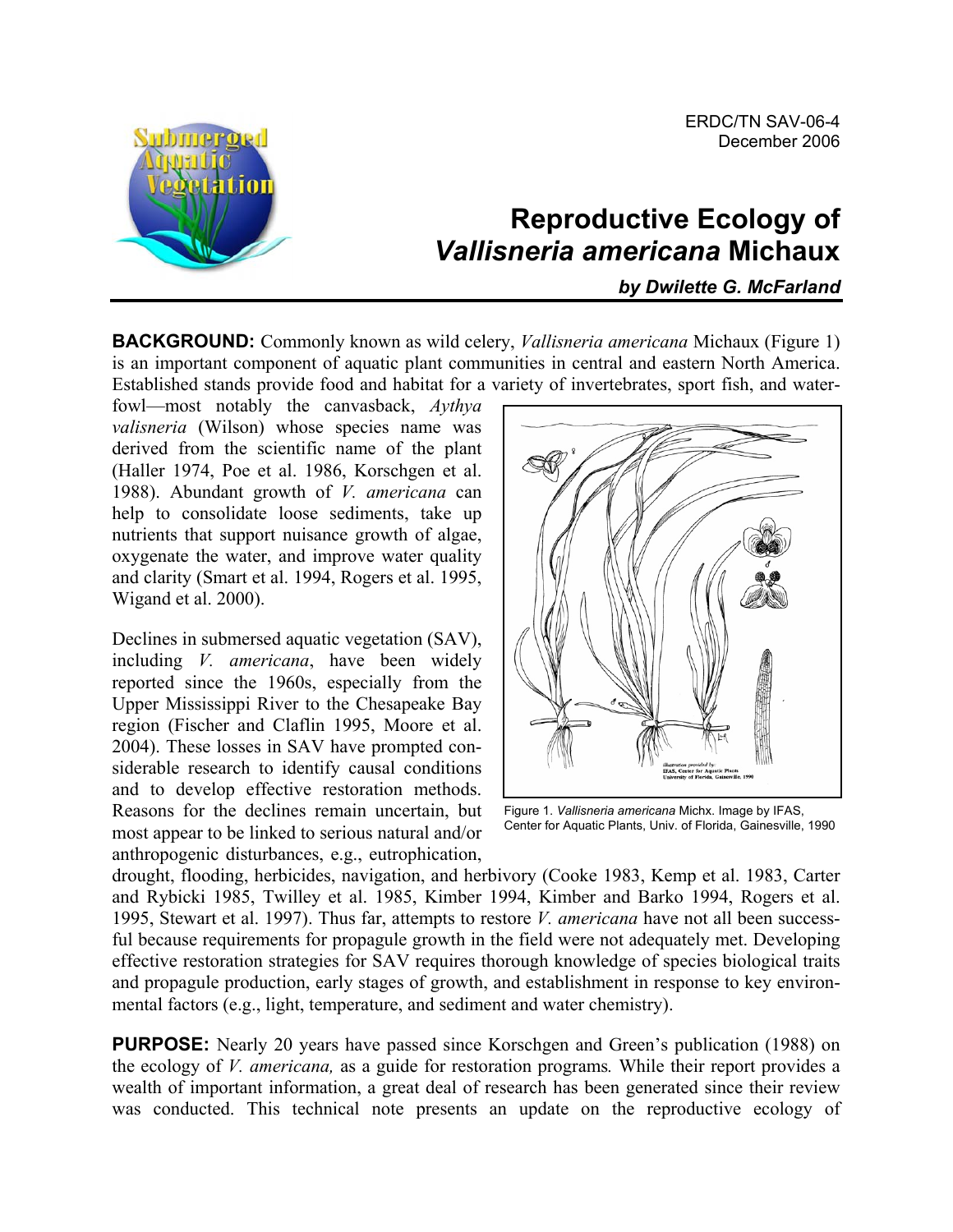*V. americana*, based on available literature, much of which was published over the last two decades.

## **SPECIES PROFILE:**

**Taxonomy.** *Vallisneria* is one of 17 genera of the frog-bit (Hydrocharitaceae) family, which consists of a large, diverse group of monocotyledonous, mostly perennial, aquatic herbs. Fourteen genera (including *Vallisneria*) occur primarily in fresh to brackish waters, while the remaining three genera occur in marine environments (Sculthorpe 1967, Cowardin et al. 1979, Flora of North America (FNA) 2004, Watson and Dallwitz 2005, Germplasm Resources Information Network (GRIN) 2005).

Identification of *Vallisneria* species has historically been problematic due to plastic responses to changes in the environment and similarities among taxa in floral morphology. The present consensus is that the genus consists of two separate species, and that each species, in turn, is differentiated into two varieties: 1) *V. spiralis* L. var. *spiralis* is found in Europe and southwest Asia, and 2) *V. spiralis* var. *denseserrulata* Makino, in Africa, Asia, Oceania and Australia; 3) *V. americana* Michaux var. *americana*, is found in the Americas, East and Southeast Asia, Oceania, and Australia, and 4) *V. americana* var. *biwaensis* (Miki) Lowden, comb. nov. in Japan, Hispaniola, and Venezuela. These taxa are delineated based on floral distinctions described by Lowden (1982) in his taxonomic treatment of the genus.

Misidentification of field specimens of *Vallisneria* has resulted in numerous synonyms for *V. americana* in published literature. The North American plant (*V. americana* var. *americana*) originally described by Michaux (1803) has been reported by many others as a variety of the European species *Vallisneria spiralis* (Gray 1848, 1874; Chapman 1883; Britton and Brown 1913). Adding further confusion to the nomenclature, populations of large, robust plants were named *Vallisneria neotropicalis* Marie-Victorin denoting the region of natural occurrence (Marie-Victorin 1943, Long and Lakela 1971). Godfrey and Wooten (1979) expressed concern about the distinctness of this species, suggesting that large plants may result in southern climates from conditions favoring growth over a longer growing season. This is likely the case for plants growing in clearwater springs in Florida, where year round, the springs remain at a nearly constant cool temperature ( $\sim$  21 °C). Lowden (1982) has provided an extensive list of synonyms for *V. americana* (var. a*mericana*), which at the species level includes: *V. neotropicalis*, *V. spiralis, V. gigantea, V. asiatica, V. subulispatha, V. higoensis,* and *V. natans*. Though widely known as wild celery, *V. americana* var. *americana* is also called water celery, American wildcelery, eelgrass, tape grass, canvasback grass, duck celery, oxtongue, plantain, and flumine-Mississippi (McAtee 1939; GRIN 2005; U.S. Department of Agriculture, Natural Resources Conservation Service (USDA NRCS) Plants National Database 2005). For simplicity, *V. americana* or wild celery will be used to indicate *Vallisneria americana* var. *americana* throughout this manuscript.

**Distribution.** *V. americana* is native to eastern North America and is common from southern Canada southward to Texas and Florida. The northern part of its range extends east in Canada from Nova Scotia, west through southern Quebec and northern Ontario to southeastern Manitoba (Catling et al. 1994). Though absent from Saskatchewan and Alberta, it occurs in southern British Columbia including two known locations on Vancouver Island (Catling et al. 1994). In the United States, this species is listed in 40 states (Figure 2), with recent reports from the west in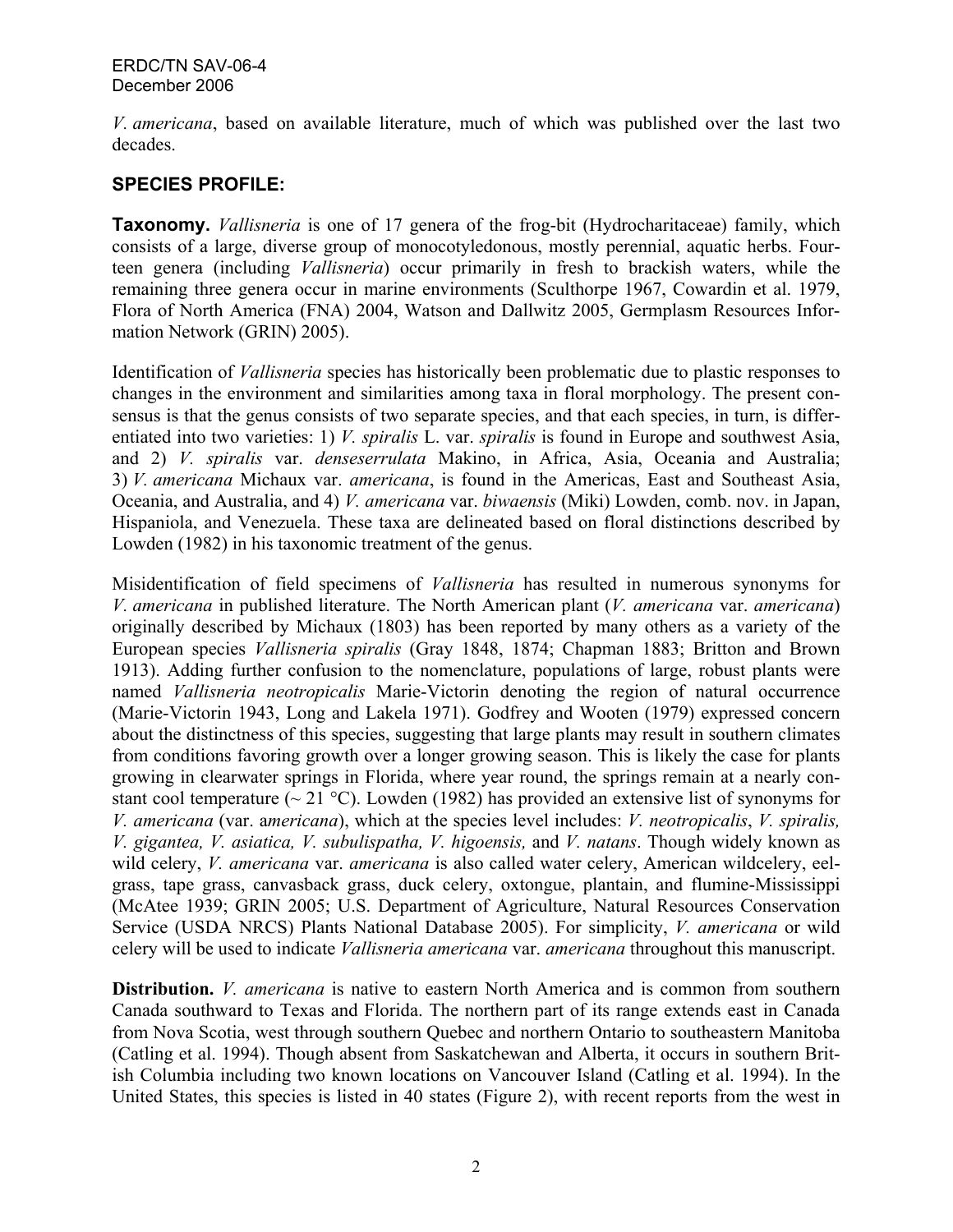the states of Washington, New Mexico, and Arizona (USDA NCRS Plants National Database 2005). It has been documented as the most abundant SAV species in the Lake Huron-Lake Erie Corridor (comprised of the St. Clair River, Lake St. Clair, and Detroit River) (Schloesser et al. 1985; Schloesser and Manny 1986, 1990). It has been found south of the United States in Mexico, Cuba, Guatemala and Honduras, and probably because of its broad synonymy, is also reported from east and southeast Asia, Oceania and Australia (Lowden 1982, Korschgen and Green 1988).



Figure 2. Distribution of *Vallisneria americana* Michx. in the United States. Lavender-shaded states indicate species presence, according to USDA NRCS Plants National Database, 2005

**Morphology and Reproduction.** Wild celery is a perennial, submersed aquatic plant, with ribbon-like leaves, up to 2 m or more in length, depending on water movement and depth (Lovett-Doust and LaPorte 1991). The leaves arise in a cluster (rosette) from a short vertical stem that sends out rhizomes and stolons from which new shoots develop (Figures 3 and 4). Leaves are finely veined and show a central longitudinal stripe (Figure 3). Roots are unbranched and fibrous at the base of each rosette. Leaf tips are bluntly rounded; leaf margins entire to conspicuously toothed (Figure 5).

According to Lowden (1982), two variants exist in the United States:

• *Narrow-leaved variant*—with leaves less than 10 mm wide, from 3 to 5 longitudinal veins, and margins entire to finely toothed; blades with perceivable to invisible transverse pigmented striations; found in freshwater inland waterways, lakes and lagoons.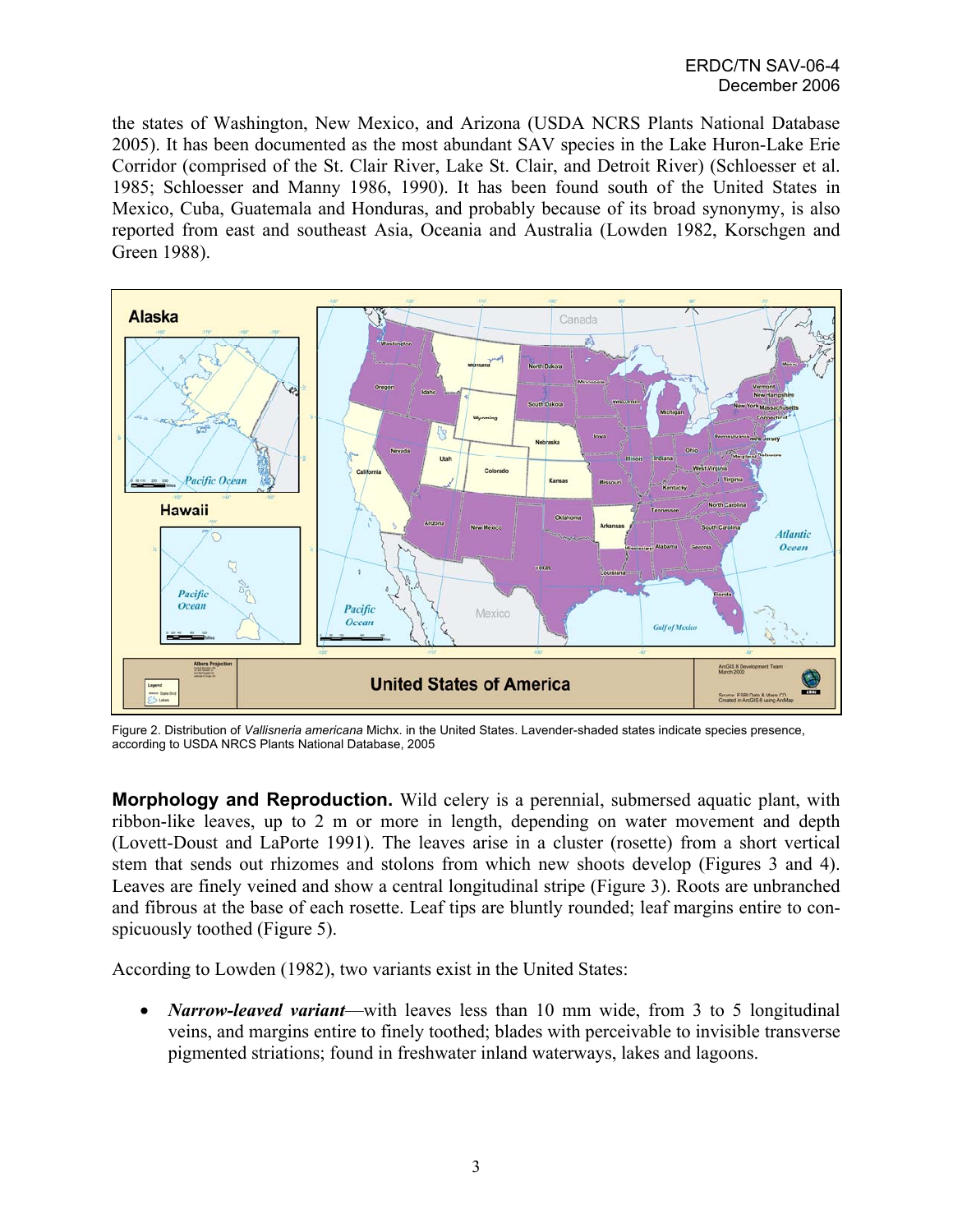• *Broad-leaved variant*—with leaves 10 to 25 mm wide, from 5 to 9 veins, and conspicuously toothed margins; blades with many visible transverse pigmented striations; found in coastal freshwater inlets or springfed waterways with nearly constant yearround temperatures, subject to brackish water inputs at high tide. [Catling et al. (1994) noted this variant does not occur in Canada.]

Individual plants of *V. americana* are either male or female (dioecious) and are capable of reproducing through asexual (vegetative) and sexual means. Pollination of female flowers takes place at the water surface (epihydrophily) and is adapted to avoid pollen hydration before transport onto receptive stigmata (Wylie 1917, Svedelius 1932, Kausik 1939, Hill 1965, Cox 1988). Flowering usually occurs in mid to late summer; fruits mature by early fall (Catling et al. 1994). Pistillate flowers (Figure 6) have three sepals and three white petals and are borne singly in a tubular spathe (a large bract or modified leaf) on a peduncle (stalk) that elongates upward. As many as 2000 staminate flowers, each approximately

0.6 mm in diameter, fit tightly into an ovoid spathe on a short peduncle attached near the base of the plant (Wylie 1917) (Figure 7). An abscission zone develops on this short peduncle, allowing the spathe to float and release its staminate flowers on the surface. Surface-tension depressions formed by pistillate flowers force staminate flowers to slip downward and tip pollen grains onto the stigmata. During submersion by waves, pistillate flowers may also form bubbles that enclose flowers of both sexes together, enabling flower tumbling and transfer of pollen (Svedelius 1932; Cox 1988, 1993).



Figure 3. Mature *V. americana* showing ribbon-like leaves and central stripe along their lengths*.* Photo f rom the Aquatic Plant Information System (APIS) CD-ROM version 2.0; U.S. Army Engineer Research and Development Center (ERDC), 2001



Figure 4. Rosettes along a stolon of *V. americana*. Photo by J. Kujawski, Maryland Plant Material Center, 1997

After pollination, the stalk of the pistillate flower begins to coil, drawing the fruit downward where it continues to develop under water. The fruits are cylindrical capsules (Figure 8), 5 to 15 cm in length, each with hundreds of tiny, dark seeds (1.8 to 2.6 mm long x 0.6 to 1.0 mm wide) embedded in a mass of clear to whitish gelatinous material. In field populations, each capsule may contain approximately 150 to 500 seeds with viability as high as 93 to 98 percent (Godfrey and Wooten 1979, Lovett-Doust and LaPorte 1991, Lokker et al. 1997).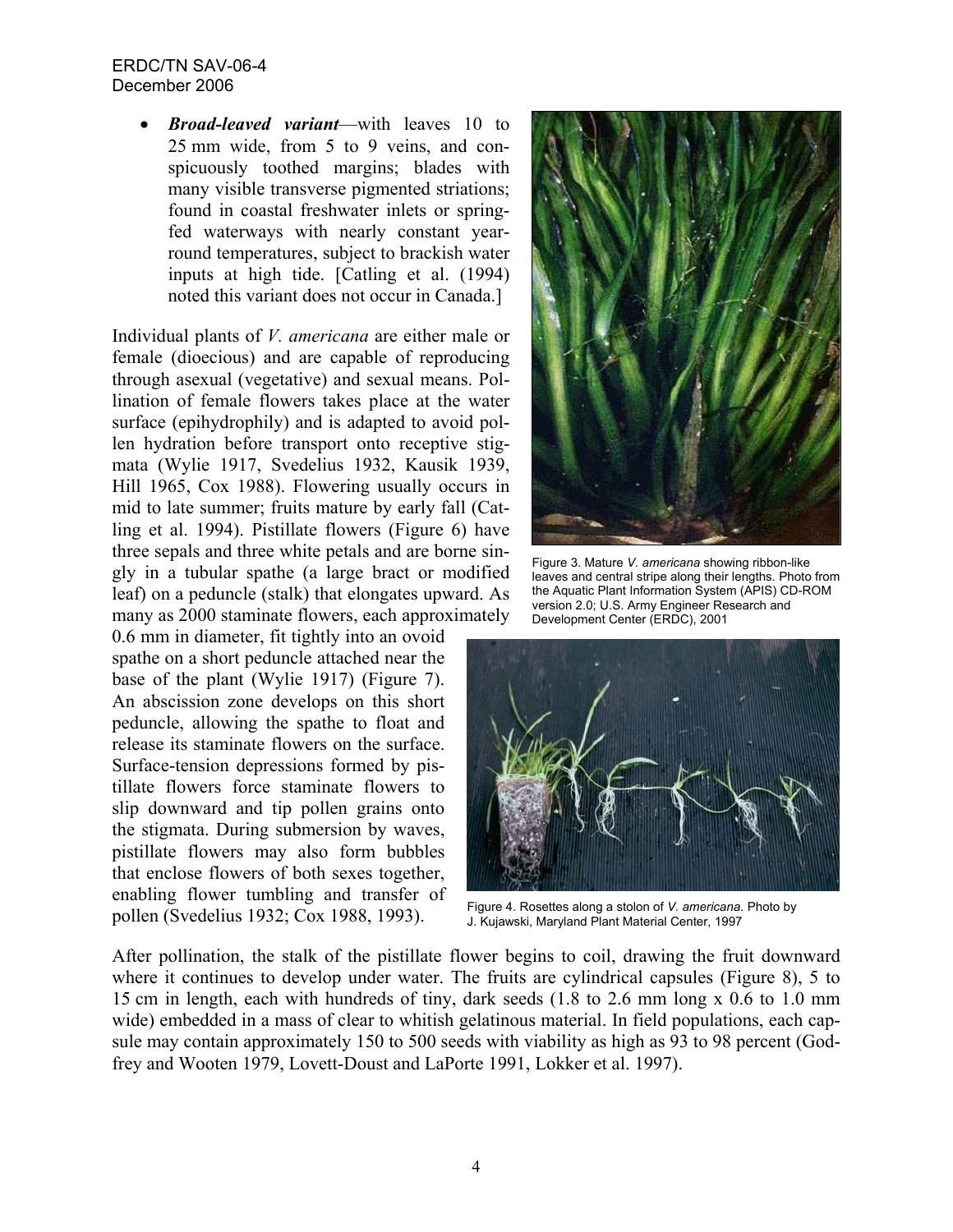

Figure 5. Leaf section of *V. americana.* Photo from the APIS CD-ROM, version 2.0; ERDC, 2001



Figure 6. Pistillate (female) flowers of *V. americana.* Photo by Maryland Department of Natural Resources (MDNR), 2005

An emphasis on clonal growth in *V. americana* is reflected by the production of a variety of asexual propagules. Winter buds (Figure 9) are produced in the sediments in cool temperate regions as a means of reestablishing the population after over-wintering; these propagules are also referred to in the literature as tubers and turions, though discrepancies concerning the distinctness of these structures are acknowledged by some experts (M. S. Ailstock 2006, pers. comm.). After lying dormant throughout the winter, the winter bud elongates in spring, sending a specialized stem (stolon) to the sediment-water interface from which a new plant emerges (Wilder 1974). In a single growing season, this new plant may generate 20 to 40 ramets (Korschgen and Green 1988, Catling et al. 1994) along rhizomes and stolons, serving to expand the population laterally over short distances. Because vegetative propagules of *V. americana* are normally anchored or buried in sediment, they are less likely than seeds to be swept to new sites by water



Figure 7. Spathes containing staminate (male) flowers of *V. americana.* Photo by MDNR, 2005



Figure 8. Seeds and seed pods of *V. americana*. Photo by ERDC, 2000



Figure 9. Winter buds of *V. americana*. Photo by the MDNR, 2005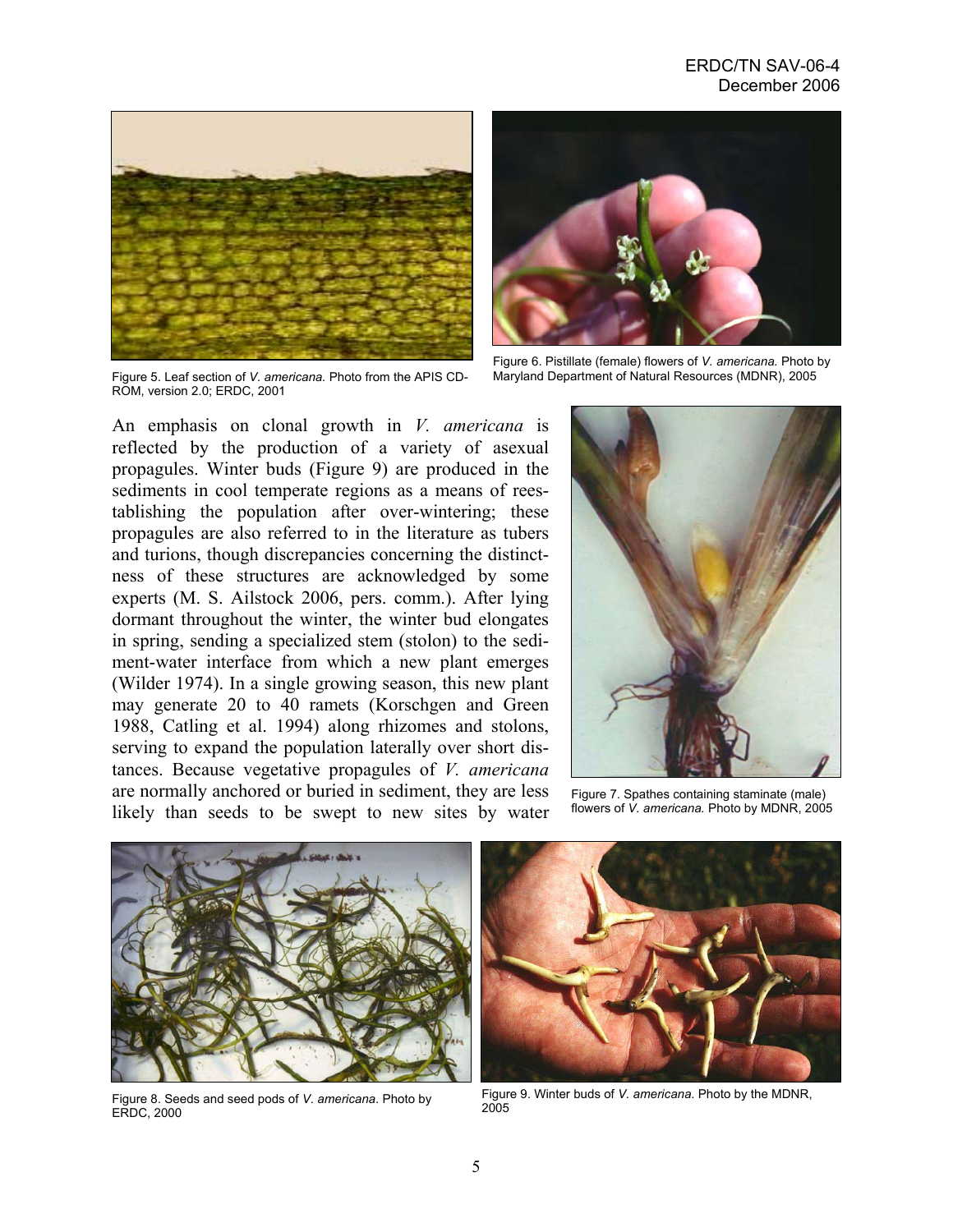movements or wind. Thus, for *V. americana*, seeds provide a potentially important mechanism for dispersal while also serving to establish new genotypes from existing populations.

The production of winter buds for carbohydrate storage and over-winter survival has been well documented for *V. americana* naturalized in northern climates (Korschgen and Green 1988, and literature therein). However, basal stem sections and root stocks may play a similar role as winter buds for the perennation of *V. americana* in the South, although this has been less frequently reported (Haller 1974). These observed differences in plant phenology have led to the recognition of different U.S. ecotypes (northern versus southern; as per Smart and Dorman (1993), Smart et al. (2005)) with possible genetic and other distinctions that need to be investigated. To the author's knowledge, no records of winter buds exist for *V. americana* field populations in tropical or sub-tropical locations. Interestingly, Godfrey and Wooten (1979) make no mention of these buds in *V. americana* in southeastern states, and Haller (1974) reported none in year-round harvests of the species from ponds in south-central Florida. Clark and Stout (1995), who studied reproductive phenology of *V. americana* in Mobile Bay, Alabama, found seeds but no winter buds of the species in sediment cores throughout the year. The lack of winter buds in the southern ecotype could be an inherent characteristic (Dawes and Lawrence 1989, Smart and Dorman 1993). Recent studies at the Lewisville Aquatic Ecosystem Research Facility, in Lewisville, Texas, showed that winter buds were produced only by the northern ecotype when the two ecotypes were tested under the same environmental conditions (R. M. Smart 2005, pers. comm.).

**REPRODUCTIVE RESPONSE TO ENVIRONMENTAL FACTORS:** The abundance of SAV, including *V. americana*, may vary over time for many reasons. Principal factors that interact in influencing plant morphology and production of biomass may also directly or indirectly impact plant reproductive capacity. Abiotic factors (e.g., light, temperature, and sediment nutrients) have received much investigative attention to determine their role in SAV growth and propagule development. Biotic factors (e.g., herbivory and disease) can also exert important influences on SAV dynamics but, to date, they have been less rigorously studied than abiotic factors. Presented below is information on *V. americana*, with reference to the production, dispersal, and growth of different types of propagules. The first section deals with factors influencing sexual reproduction, and the second section, factors affecting asexual reproduction. Because of increased interest in the use of seed in site restoration projects, some of the most recent quantitative work has centered on factors influencing growth through sexual reproduction. Summary tables are provided to outline reproductive responses of *V. americana* to factors as addressed by cited references (Tables 1-6).

**SEXUAL REPRODUCTION:** Literature on the reproduction of SAV indicates that these populations are maintained primarily through asexual means and that contributions from seeds are often minimal (Sculthorpe 1967, Kautsky 1990). Yet, many species of SAV, despite their dominant clonal nature, have retained the ability to flower and produce large numbers of viable seeds. A major advantage of sexual reproduction is genetic variation, which increases the chance of surviving dramatic environmental change, e.g., disease, drought, flooding, drawdown, and herbicide treatment (Williams 1975, Galinato and van der Valk 1986, Watkinson and Powell 1993). Seeds may also play a key role in dispersal and colonizing new areas (Kimber et al. 1995a, McFarland and Rogers 1998) and thus may be important in shaping SAV population structure, distribution, and resilience.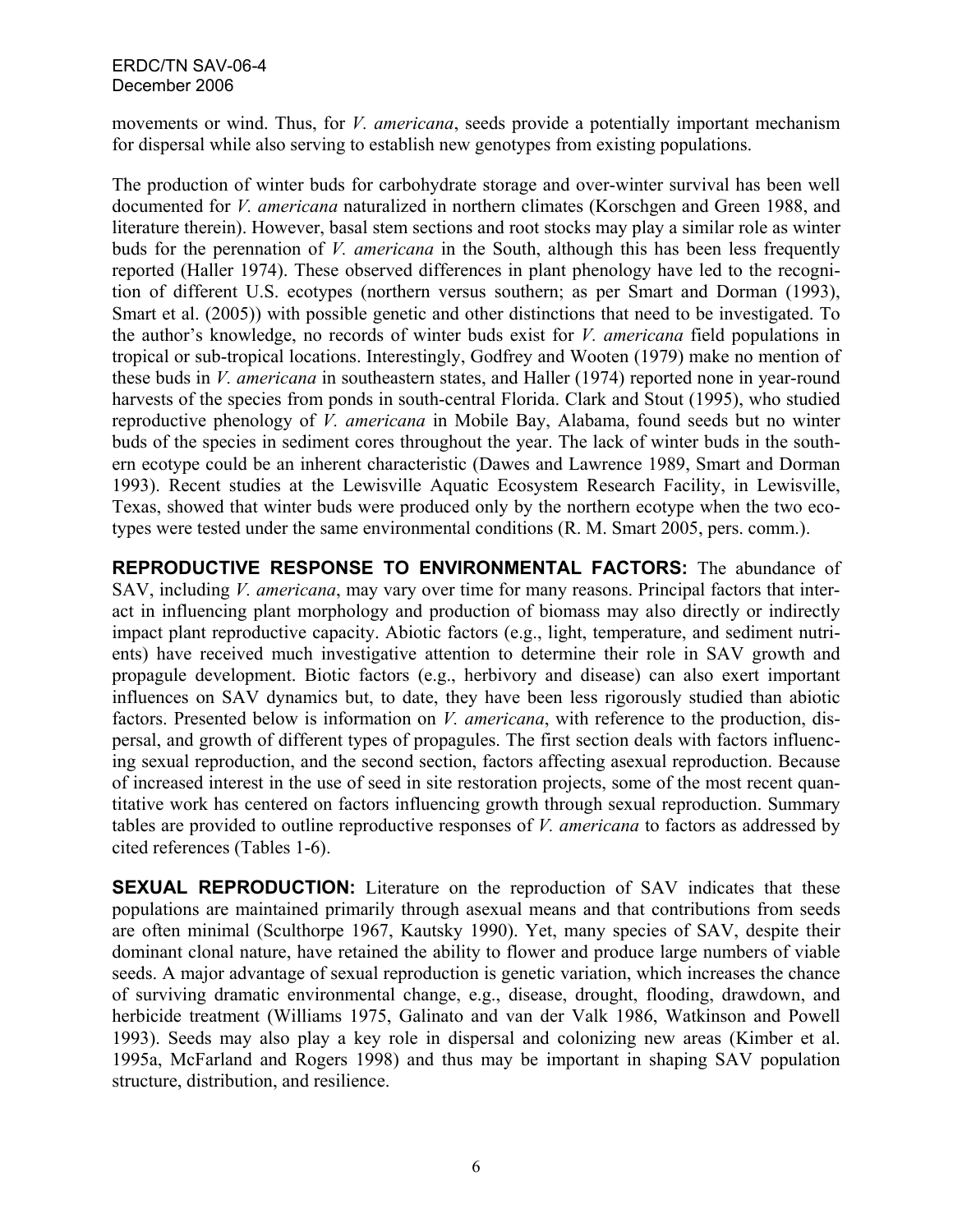*V. americana* has long been known to produce viable seeds (Muenscher 1936) but information on seedling establishment in situ is very limited. Kimber et al. (1995a) reported that following a drought in the late 1980s, sites in the Upper Mississippi River were apparently re-colonized by seeds of *V. americana.* The seedlings produced winter buds after only one season of growth and were observed in areas where *V. americana* had not previously grown. Other establishments of *V. americana* seedlings have been observed in Ostego Lake, New York (Titus and Hoover 1991) and in populations of the southern ecotype at Toledo Bend Reservoir on the Texas-Louisiana border (Smart and Dorman 1993, Kimber et al. 1995a). These reports demonstrate that *V. americana* can become established from seed notwithstanding a formidable array of possible limitations on the growth of young seedlings in situ.

For SAV in general seed production is potentially difficult because it is multifaceted by nature and may be interrupted at many points in the process. As identified by Titus and Hoover (1991), seed production may be inhibited by factors that restrict: 1) flowering—including floral induction, floral initiation, morphogenesis and anthesis; 2) pollen transport and deposition onto receptive stigmas; 3) pollen tube germination and development; 4) fertilization; and 5) embryogenesis and fruit maturation. Among these, they suggested the hardest steps for SAV to achieve are the production of flowers and transport of pollen to receptive stigmas (cf. Titus and Hoover 1991 for further discussion). Though self-incompatibility and seed abortion (Stephenson 1981, Barrett 1988) are challenges that should not be overlooked (Titus and Hoover 1991), there is presently too little information on these processes for meaningful synthesis.

**Flowering and Pollen Transport.** *V. americana* typically flowers only once a year, from late June to September (Table 1) under long (>13-hr) photoperiod and moderate to high (> 20 °C) temperature (Donnermeyer 1982, Titus and Stephens 1983, Best and Boyd 2001). Its summerflowering habit may be related to changes in plant nutrition, in that only in summer, when days are long and warm, is there sufficient plant biomass for flowers to develop (Grainger 1947, Sculthorpe 1967, Weiner 1988, Waller 1988). Because it flowers during summer, it is classified as a long-day plant (Salisbury and Ross 1985) but the critical day length to prompt flowering in this species has not been determined.

Titus and Hoover (1991) examined the role of plant biomass (on a dry weight basis) in determining the incidence of flowering in *V. americana* in greenhouse studies (Table 1). They reported that the percentage of plants flowering rose linearly from 7 percent for plants weighing less than 0.5 g to 100 percent for all plants ( $n = 148$ ) above 2.0 g dry weight. Of 425 plants, 88 percent followed a 0.75-g threshold rule: plants weighing less than 0.75 g failed to flower, and those weighing more than 0.75 g produced flowers. The ratio of female flower number to plant biomass (mean = 1.47 flowers  $g^{-1}$ ,  $n = 33$ ) was significantly lower than the ratio of male inflorescence number to plant biomass (mean = 2.87 inflorescences  $g^{-1}$ ,  $n = 94$ ). Coefficients of variation for these ratios were generally quite high (50 percent and 54 percent, respectively), reflecting a high level of uncertainty even in a semi-controlled (greenhouse) environment.

Water depth may pose an obstacle to pollination of *V. americana* by limiting the ability of pistillate flowers to float on the water surface (Table 1). In surveys of Nuthatch Hollow Pond, all subsurface flowers failed to develop fruit, although fruit set was 92 percent among surfacing flowers (Sullivan and Titus 1996). In Seneca Lake, which harbors abundant *V. americana* in relatively deep water, female plants flowered across the depth range of the population (from 2.25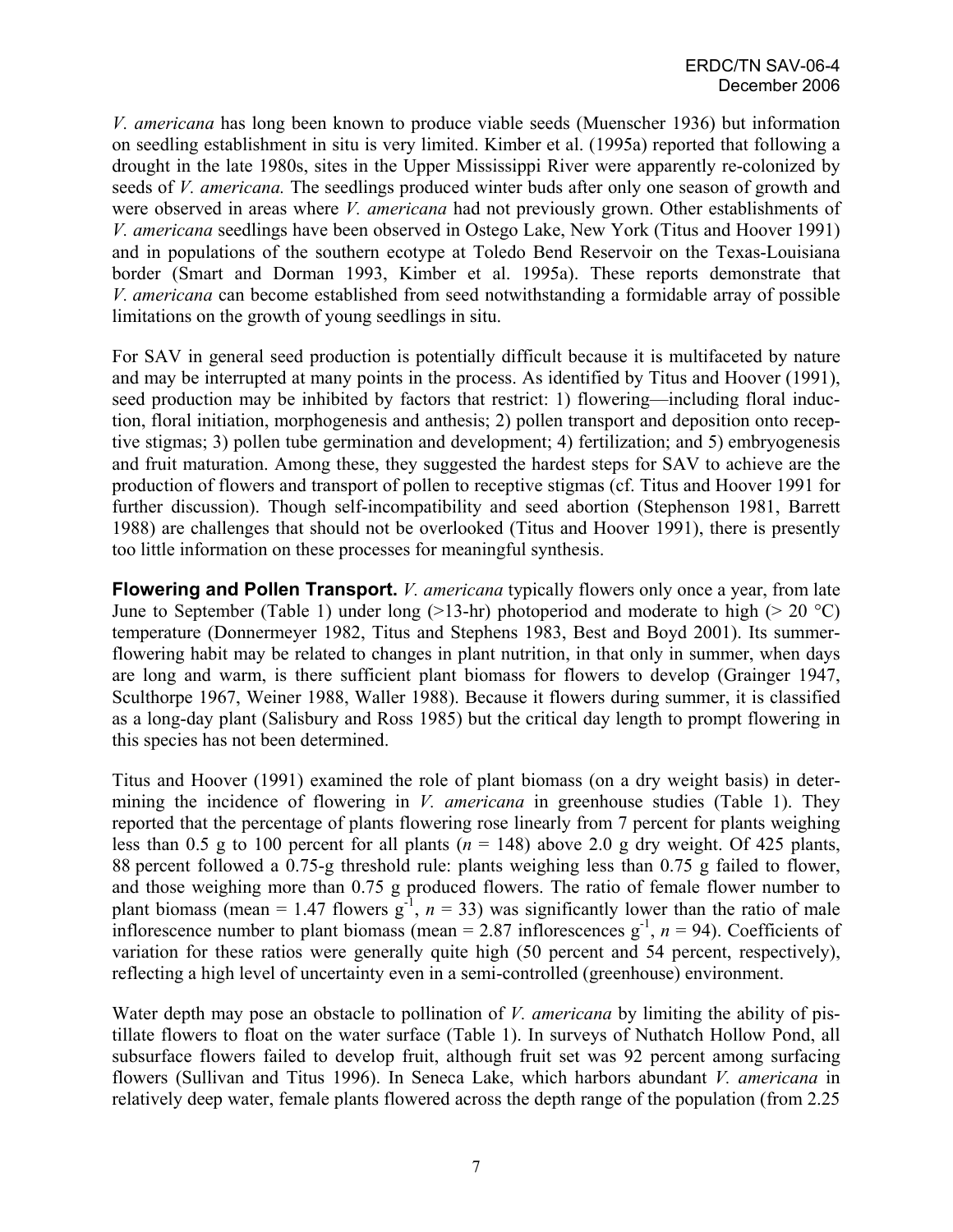**Table 1** 

to 5.25 m), though their flowers were unable to reach the surface and consequently were not pollinated (Sullivan and Titus 1996). Additional studies at Silver Lake showed that increases in water depth, from 0.9 to 2.5 m, decreased the percentage of surfacing female flowers of *V. americana:* nearly all female flowers surfaced from plants at 0.9 to 1.3 m, with only 6 percent surfacing at 1.7 m, and none at 2.1 to 2.5 m (Sullivan and Titus 1996).

| biotic (b) factors          |                                                                                                                              |                                                            |                                   |  |
|-----------------------------|------------------------------------------------------------------------------------------------------------------------------|------------------------------------------------------------|-----------------------------------|--|
| Factor/Type                 | <b>Plant Response</b>                                                                                                        | <b>Ecotype and Location</b>                                | <b>Reference</b>                  |  |
|                             | <b>Flowering (Occurrence)</b>                                                                                                |                                                            |                                   |  |
| Photoperiod (a)             | Late Jul through Aug; long photoperiod                                                                                       | Northern; Lake Mendota, WI                                 | Titus & Adams<br>1979             |  |
|                             | Late Jun to early Aug; long photoperiod                                                                                      | Northern; a lake in WI                                     | Witmer 1937                       |  |
|                             | Early Jul to early Sep; long (decreasing) photoperiod                                                                        | Northern; Potomac River, MD                                | Carter & Rybicki<br>1985          |  |
|                             | Jul to mid-Sep; long photoperiod                                                                                             | Northern; Lake Huron-Lake<br>Erie corridor (south Ontario) | Catling et al. 1994               |  |
|                             | Early Jun to Sep; peak Jul to Aug; long photoperiod                                                                          | Northern: Pamlico River<br>Estuary, NC                     | Zamuda 1976                       |  |
|                             | Mid Jul thru Aug; long photoperiod                                                                                           | Northern; Chenango Lake, NY                                | Titus & Stephens<br>1983          |  |
| <b>Plant Biomass</b><br>(b) | Plants weighing < 0.75 g (dry) fail to produce flowers; ><br>2.0 g optimal                                                   | Northern; greenhouse facility                              | Titus & Hoover<br>1991            |  |
| Temperature<br>(a)          | May be affected indirectly through impacts on biomass;<br>paucity of information on direct temperature effects               | Nonspecific; based on obser-<br>vations of SAV in general  | Grainger 1947:<br>Sculthorpe 1967 |  |
| <b>Pollen Transport</b>     |                                                                                                                              |                                                            |                                   |  |
| Water Depth (a)             | Though flowering occurred over a range from 0.9 to 2.5<br>m, sub-surface flowers at 2.1 to 2.5 m failed to be<br>pollinated  | Northern; Silver Lake, PA                                  | Sullivan & Titus<br>1996          |  |
|                             | Sub-surface flowering occurred in a deepwater popula-<br>tion at 2.25 to 5.25 m; no evidence of pollination                  | Northern; Seneca Lake, NY                                  | Sullivan & Titus<br>1996          |  |
| Water<br>Movement (a)       | Increases in surface velocity negatively affect pollina-<br>tion; velocities > 0.3 m s <sup>-1</sup> can prevent pollination | Northern; Hudson River, NY                                 | Sullivan & Titus<br>1996          |  |
|                             | Pollination increased in sites protected from waves and<br>wind as compared with open-water locations                        | Northern; Cayuga Lake, NY                                  | Sullivan & Titus<br>1996          |  |

| .                                                                                     |  |
|---------------------------------------------------------------------------------------|--|
| Flowering and pollen transport in beds of V. americana in relation to abiotic (a) and |  |
| biotic (b) factors                                                                    |  |

Pollination of *V. americana* may be limited by wind, waves, and surface currents carrying male flowers away from a site before female flowers are pollinated (Table 1). Sullivan and Titus (1996) reported that fruit set in Cayuga Lake decreased to 79 percent at unprotected, open-water sites exposed to wind and waves; this contrasted greatly with fruit set that occurred in protected areas (97 percent) where leaves and female flowers along the surface hindered dispersal of male flowers. They also observed high levels of fruit set (100 percent) in female plants at Silver Lake, where an enclosure was used to confine male flowers to increase their residence time in the vicinity of female plants. These researchers speculated that short residence time of male flowers might be offset by high densities of male flowers to increase the chance of pollination.

Fruit set in *V. americana* growing in the Hudson River was found to correlate negatively with surface velocity, and was reduced to zero at velocities greater than  $0.3 \text{ m s}^{-1}$  (Sullivan and Titus 1996; Table 1). Pollen transfer was greatly hindered because male flowers were floating past the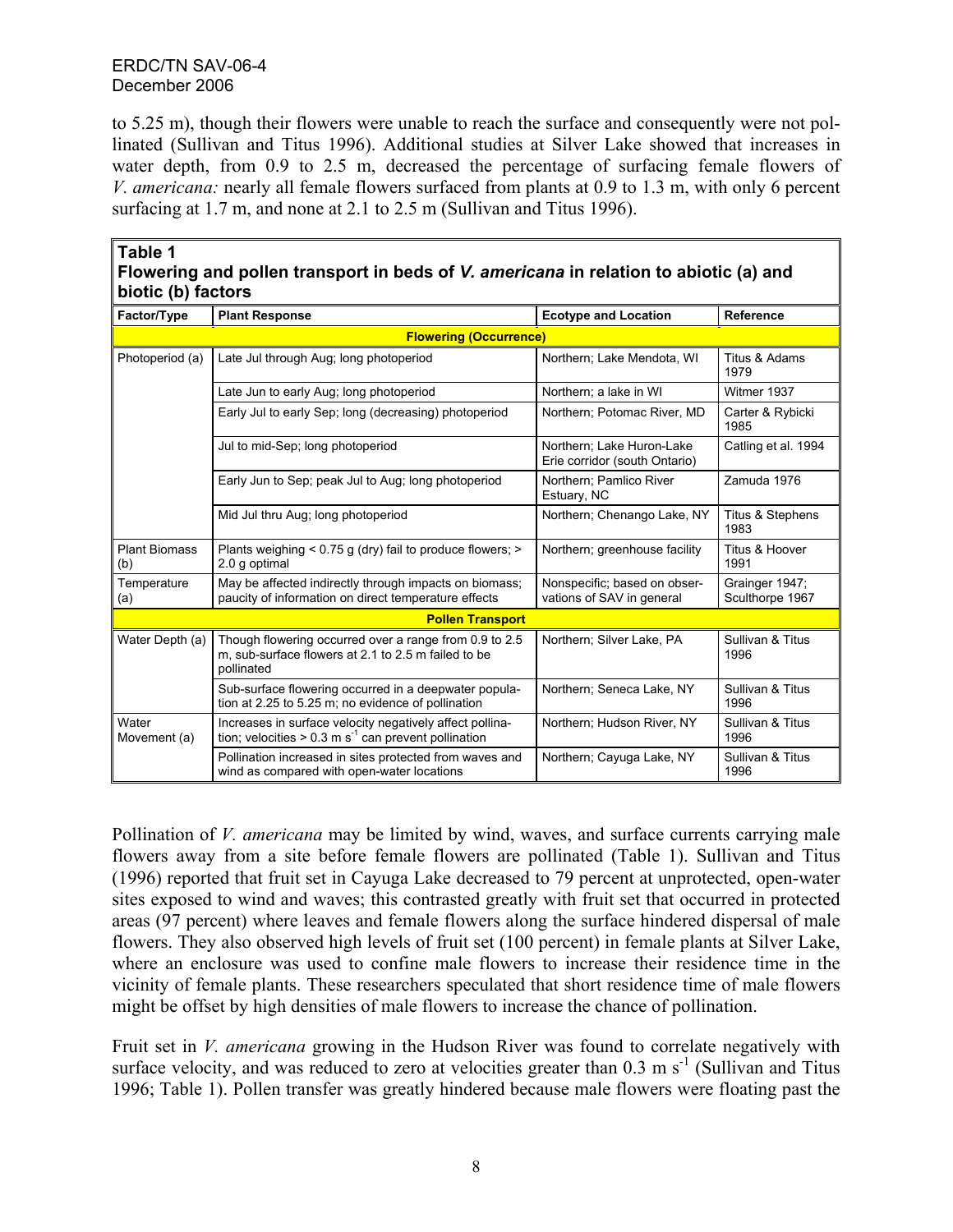anchored female flowers, and because female flowers became oriented downstream, positioning them away from incoming male flowers. Moreover, damage to the female perianth and female flowers being driven below the water surface were noted to reduce the potential for pollination in high-velocity ( $> 0.3$  m s<sup>-1</sup>) waters.

**Dormancy and Germination.** Innate dormancy has been described as an inability of the seed to germinate even in the presence of suitable external conditions (Harper 1977). Germination of innately dormant seeds often requires some special condition(s) to be satisfied, such as photoperiod, light intensity, abrasion (scarification) of the seed coat or cold stratification (Ferasol et al. 1995). This type of dormancy is interpreted to introduce a temporal delay in germination that provides additional time for seed dispersal over greater geographical distances. It also offers a possible means of maximizing seedling survival by resisting germination until conditions for seedling growth become more conducive. In temperate climates, seeds normally germinate after adverse conditions of winter when the seedling is more likely to experience favorable growth conditions during the spring (Salisbury and Ross 1985).

For seeds of *V. americana*, pre-chilling enhances germination, but is not an absolute requirement for seeds to germinate (Table 2). This was demonstrated in studies by Ferasol et al. (1995) where some fruits of *V. americana* were stored (moist) at 4 °C and others at 20 °C for 75 days. Following storage, the seeds were placed in Petri dishes and allowed to germinate under a 13-hr photoperiod at approximately 12 °C. (The photoperiod-temperature regime that was selected for this study was to emulate early spring conditions experienced by in situ sediments in a temperate climate.) For the first 40 days after storage, untreated seeds germinated more rapidly than seeds that had undergone the prescribed cold stratification; but by the end of 100 days, compared to untreated seeds, the germination percentage was significantly higher for cold-stratified seeds.

Early work by Muenscher (1936) demonstrated that seeds of *V. americana* could be stored at 1 to 3 °C for many months and remain capable of germinating soon after planting or removal from cold storage (Table 2). In his studies, 71 percent of untreated seeds germinated within 2 months in a greenhouse at temperatures of 18 to 21 °C during the day and 13 to 16 °C at night. Germination percentages remained high at 76, 87, and 82 percent for seeds that had been cold stored just above freezing (at 1 to 3  $^{\circ}$ C) in the dark for 2, 5, or 7 months, respectively.

Testa color and structure have been found to correlate significantly with the maturity and germinability of seeds of *V. americana* (Table 2). Ferasol et al. (1995) reported that seed coats of mature *V. americana* seeds are rough and brown, compared to the smooth, white seed coats of the immature seeds. The rough surface of mature seeds is due to the many fenestrated tubercles that may help stabilize and anchor the seed once deposited onto a substrate. Compared to the mature seeds in their studies, immature seeds germinated more rapidly but germination percentage of mature seeds was significantly higher. Scarification of mature seeds significantly increased germination; up to 90 percent of scarified seeds germinated within 60 days, whereas fewer than 30 percent of non-scarified seeds germinated over the same period. In view of these findings, the authors proposed that the need for scarification may compensate for the lack of a strict cold pretreatment requirement. Germination may be delayed by the seed coat until after autumn and winter when more favorable conditions for seedling growth prevail.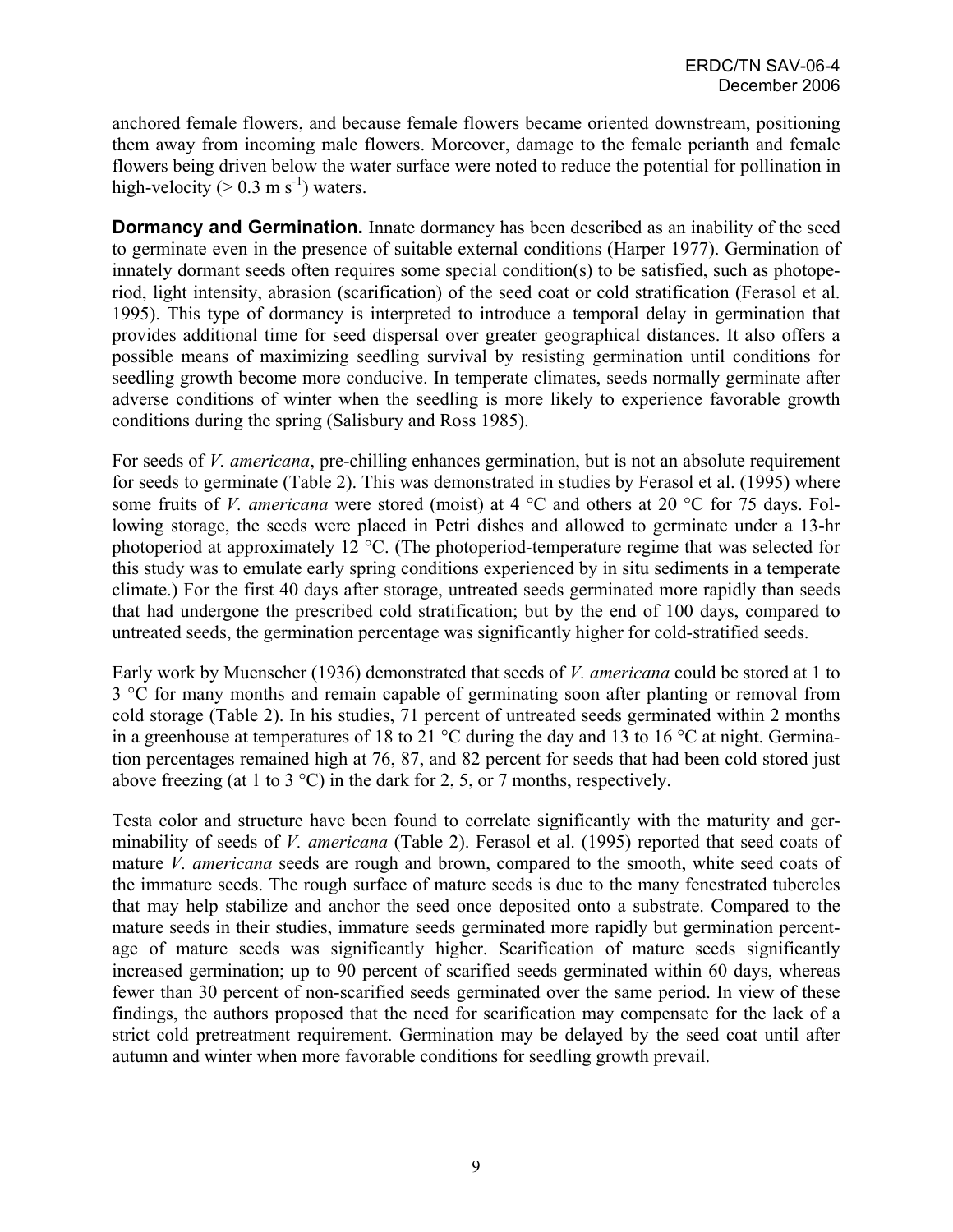| Table 2<br>Seed dormancy and germination in V. americana in relation to abiotic (a) and biotic (b) factors |                                                                                                                                         |                                 |  |
|------------------------------------------------------------------------------------------------------------|-----------------------------------------------------------------------------------------------------------------------------------------|---------------------------------|--|
| Factor/Type                                                                                                | <b>Seed Dormancy and Germination</b>                                                                                                    | Reference                       |  |
| Burial Depth (a)                                                                                           | Burial depths < 15mm optimal for germination                                                                                            | Campbell &<br>Moore 2005        |  |
| Desiccation (a)                                                                                            | Can kill seed embryos; no survival after 2 months of air-drying                                                                         | Muenscher 1936                  |  |
| Dissolved Oxygen (a)                                                                                       | Germination increases under aerobic conditions (DO > 4 mg $I^1$ )                                                                       | Campbell &<br><b>Moore 2005</b> |  |
| Light $(a)$                                                                                                | Germination can occur in both light and dark conditions, but the latter signifi-<br>cantly increases the number of seeds that germinate | Kimber et al.<br>1995a          |  |
|                                                                                                            | Germination is insensitive to light gradients at low levels (i.e., from 2 to 25 per-<br>cent full sun over the growing season)          | Kimber et al.<br>1995a          |  |
| Salinity (a)                                                                                               | Germination increases significantly at salinities < 5 %                                                                                 | Campbell &<br><b>Moore 2005</b> |  |
| Scarification (a)                                                                                          | Seeds exhibit an innate physical dormancy; seed coat must be degraded for<br>mature seed to germinate                                   | Ferasol et al.<br>1995          |  |
| Sediment Organic Matter<br>Content (b)                                                                     | Germination maximized in substrate with < 3 percent organic matter content                                                              | Campbell &<br>Moore 2005        |  |
|                                                                                                            | Germination may be delayed on more organic sediments                                                                                    | Hoover 1984                     |  |
| Seed Age (b)                                                                                               | Compared to mature (brown) seeds, immature (white) seeds germinate more<br>rapidly, but overall, show lower germination percentages     | Ferasol et al.<br>1995          |  |
| Temperature (a)                                                                                            | Cold stratification enhances germination but is not required for seeds to<br>germinate                                                  | Ferasol et al.<br>1995          |  |
|                                                                                                            | Viability remains high in seeds after 7 months of storage in water at tempera-<br>tures just above freezing (1 to 3 $^{\circ}$ C)       | Muenscher 1936                  |  |
|                                                                                                            | Over a range in temperature from 13 to $31^{\circ}$ C, germination increases significantly<br>at temperatures $> 19$ °C                 | Campbell &<br>Moore 2005        |  |

Seeds of *V. americana* can germinate in either light or dark, although the latter significantly increases percentage germination (Table 2). Kimber et al. (1995a) reported that over a range in light levels from 0 percent (dark) to 25 percent full sun (i.e., 228 µmol m<sup>-2</sup> s<sup>-1</sup> at mid-day), 68 percent of the seeds germinated in the dark, while 30 to 48 percent germinated in the light treatments. Specific light levels did not affect percentage germination, indicating that the seeds may be insensitive to rather low light gradients. These findings are similar to those of Muenscher (1936) who showed that percentage germination of *V. americana* seeds was unaffected by light intensity; however, he noted that germination that occurred in direct sunlight was slower and less even among seeds than in diffuse sunlight.

The importance of seeds to recovery of declining populations of aquatic plants may lie in part in their ability to remain viable during severe disturbances such as drought or drawdown. Relatively high germination percentages after prolonged periods of drying (more than 3 months) have been demonstrated for seeds of some aquatic plants such as *Myriophyllum spicatum* (Standifer and Madsen 1997), and *Veronica anagallis-aquatica* and *Rorippa nasturtium-aquaticum* (Muenscher 1936). Conversely, *V. americana* seeds show no great resistance to desiccation as they failed to germinate after air-drying for 2 months under greenhouse conditions (Muenscher 1936; Table 2).

*Current Studies on Seed Germination—Preliminary Findings.* Recently, research was undertaken to address gaps in the literature concerning environmental influences on germination of *V. americana* seeds. The research was performed specifically to assess total percentage germination over selected ranges in light availability (present or absent), temperature (13 to 31 °C),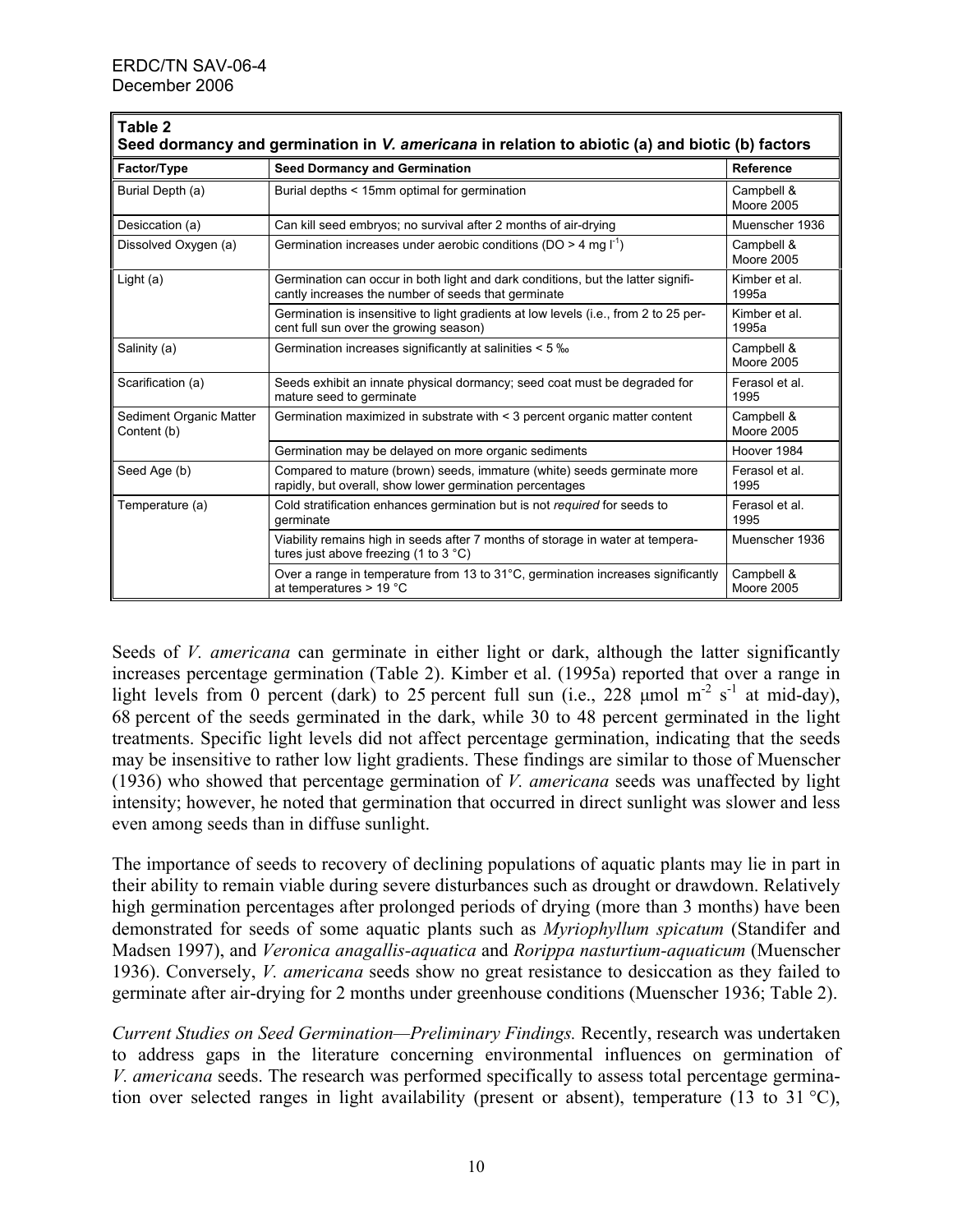sediment organic matter content (1 to 8 percent), burial depth (2 to 100 mm), salinity (0 to 15 ‰) and dissolved oxygen content (< 2 or > 4 mg  $1^{-1}$ ). Initial results were presented in October 2005 at the Conference of the Estuarine Research Federation in Norfolk, Virginia (Campbell and Moore 2005). These studies indicate that germination in *V. americana* seeds increases significantly at temperatures greater than 19 °C, salinities less than 5 ‰, organic matter content less than 3 percent, burial depths less than 15 mm, and when oxygen is present (greater than 4 mg  $1^{-1}$ ) (Table 2). The presence or absence of light apparently had no significant effect on germination a response differing slightly from the results of Kimber et al. (1995a) probably owing to differences in experimental methods.

**Dispersal.** Among primary modes of dispersal, including water, animals (including man) and wind, water is perhaps the most important in disseminating aquatic plant species that have naturally buoyant fruits and seeds (Sculthorpe 1967). Though seeds of *V. americana* are negatively buoyant, its fruits, depending on physical condition, may float for several days before falling onto the sediment (Wilder 1974; Kaul 1978; Clark and Stout 1995; McFarland, pers. obs., Table 3). A short period of flotation could be sufficient to allow transport to sites well away from the competitive habitat of established parent vegetation (Sculthorpe 1967). In contrast, a wellripened fruit that has become waterlogged may sink fairly quickly, distributing its contents within or in the vicinity of the parent plant bed (Kaul 1978). Seedbank studies in Lake Onalaska found that densities of seeds of *V. americana* were greater within or somewhat downstream of an established bed than in upstream or open-water areas (McFarland and Rogers 1998). Maps of water movements in the lake revealed a prevailing southward flow that coincided with the southward drift and deposition of seeds relative to mature bed location.

Frequency of transport of *V. americana* seed by various mechanisms is unknown, but it is highly conceivable that animals, particularly wildfowl, provide both long- and short-range dissemination. For any SAV species, direct observations of this type of dispersal would be difficult, yet many researchers have provided circumstantial evidence for exo- and endozoic transport of SAV fruits, seeds, and other propagules (Sculthorpe 1967 and literature therein, Figuerola and Green 2002, Green et al. 2002, Santamaria 2002). The extent to which human activities (e.g., recreational boating, aquatic gardening, and aquarium trade), animals, water movements, and wind each account for the spread of *V. americana* propagules warrants further investigation.

**Seedling Establishment.** The morphology of germination and establishment of seedlings of *V. americana* has been documented in detail by Haccius (1952) and Kaul (1978). Their observations provide insight into the vulnerability of tiny seedlings in the initial stages of lodging on a substrate to the emergence of roots and the first plumular leaves. Beyond studies by these two authors, quantitative research on seedling establishment in *V. americana* in response to environmental conditions has been rather limited. Impacts of light on seedlings of this species have been examined in a few investigations, but information is lacking concerning effects of other factors (e.g., sediment instability, temperature, salinity, particle loads, and pathogens). Ranges of tolerance of young seedlings are probably much narrower than for mature vegetation and need to be quantified for *V. americana* seedlings*.*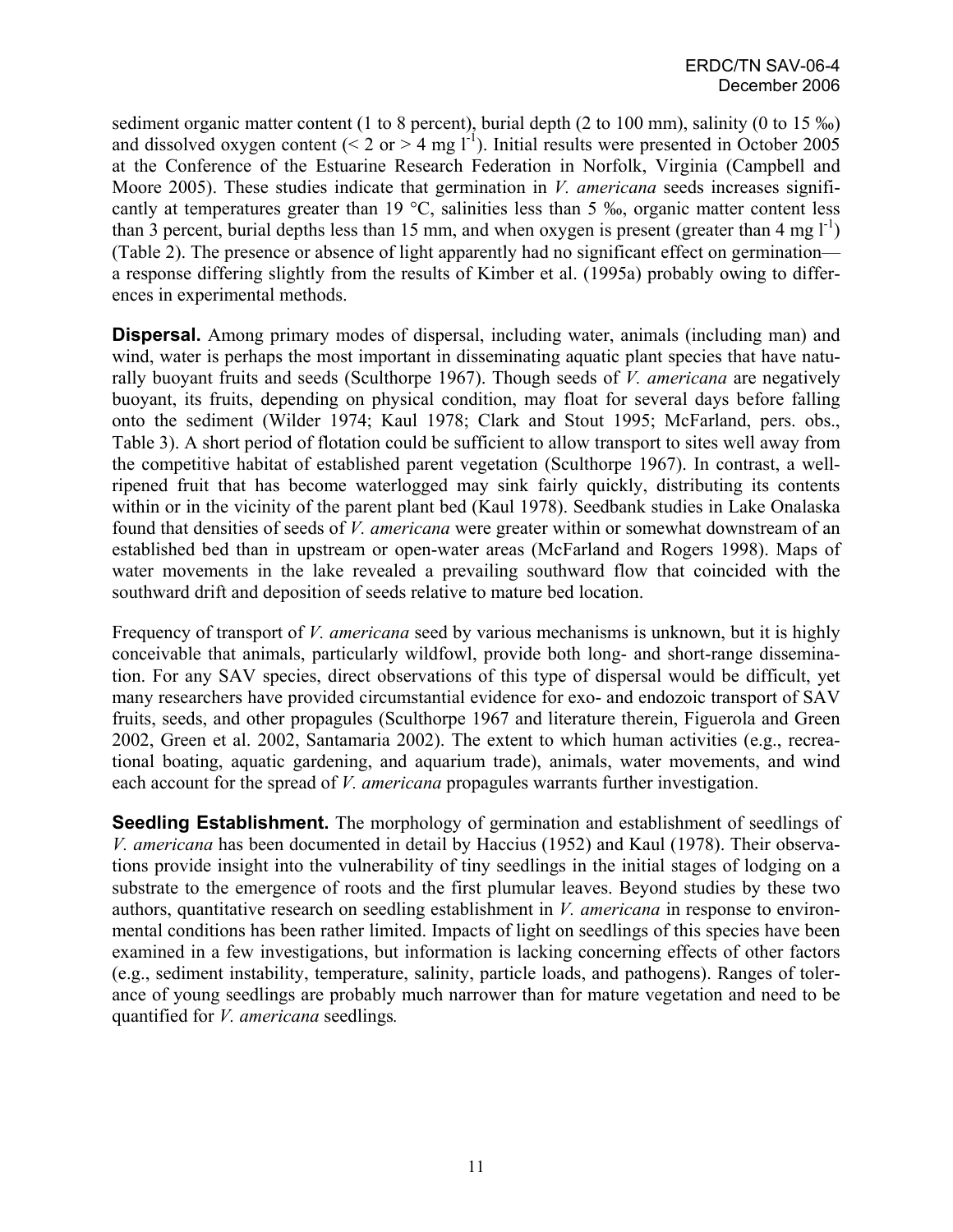#### **Table 3 Seed dispersal and establishment of seedlings of** *V. americana* **in relation to abiotic (a) and biotic (b) factors**

| <b>DIVIIU (D) IQUIUIS</b> |                                                                                                                                                                                                                                                                                                |                                                                       |  |
|---------------------------|------------------------------------------------------------------------------------------------------------------------------------------------------------------------------------------------------------------------------------------------------------------------------------------------|-----------------------------------------------------------------------|--|
| <b>Factor/Type</b>        | <b>Seed/Seedling Function</b>                                                                                                                                                                                                                                                                  | <b>Reference</b>                                                      |  |
| <b>Dispersal</b>          |                                                                                                                                                                                                                                                                                                |                                                                       |  |
| Buoyancy<br>(b)           | Seeds are negatively buoyant; fruits removed from the parent plant may float up to<br>several days; well-ripened fruits sink more readily                                                                                                                                                      | Wilder 1974, Kaul 1978,<br>Clark & Stout 1995, Kimber<br>et al. 1995a |  |
|                           | Seed deposition greater within or downstream of established parent bed                                                                                                                                                                                                                         | McFarland & Rogers 1998                                               |  |
| <b>Establishment</b>      |                                                                                                                                                                                                                                                                                                |                                                                       |  |
| Light $(a)$               | Seedlings survive and produce winter buds at light levels > 9 percent surface sun                                                                                                                                                                                                              | Kimber et al. 1995a                                                   |  |
|                           | The relationship between light and seedling survival is a sigmoid curve: survival<br>increases rapidly in the range of 0 to $5 \text{ E m}^2 d^1$ and is excellent at levels above 10<br>E m <sup>2</sup> d <sup>1</sup> ; levels below 3 E m <sup>2</sup> d <sup>1</sup> cause high mortality | Doyle & Smart 2001                                                    |  |
| pH(a)                     | Seeds exposed to low $pH \leq 6$ ) produce significantly smaller plants that are less<br>likely to reproduce, either sexually or asexually                                                                                                                                                     | Titus & Hoover 1993                                                   |  |
| Turbidity (a)             | Over a range in turbidity from 0.2 to 45 NTU (53 to 7 percent total incident light),<br>seedling survival, rosette production and biomass are progressively diminished                                                                                                                         | Doyle & Smart 2001                                                    |  |

Kimber et al. (1995a) assessed light requirements of seedlings of *V. americana* based on seedling emergence and winter bud production under different light regimes. Sediments collected from Pool 8 (Lake Onalaska) of the Upper Mississippi River were incubated in outdoor ponds shaded over the growing season with fabric that reduced light to 2, 5, 9, and 25 percent full sun. Though seeds germinated at all light levels, survival and bud production were significantly enhanced in treatments with at least 9 percent of the surface light level (Table 3). This minimum requirement for growth of seedlings was the same as for plants from winter buds (Kimber 1994) and was similar to the 10-percent requirement for *V. americana* clonal reproduction, based on Potomac River studies (Carter and Rybicki 1990).

Doyle and Smart (2001) found that turbidity, due to effects on light availability, can strongly affect seedling growth in *V. americana*. Over a range in turbidity treatments from 0.2 to 45 NTU (53 to 7 percent total incident light), seedling survival, rosette production, and biomass were progressively diminished (Table 3). Calculations using their data along with that from Kimber et al. (1995a) revealed that the relationship between light and seedling survival is a sigmoid curve: survival increases rapidly between 0 and 5 E  $\overline{m}^2$  d<sup>-1</sup> and is excellent at levels above 10 E m<sup>-2</sup> d<sup>-1</sup>; mortality is high at levels below 3 E m<sup>-2</sup> d<sup>-1</sup>.

Field surveys by numerous workers have reported *V. americana* in aquatic systems ranging in pH from 5.4 to 10.2 (Moyle 1945, Fassett 1957, Crowder et al. 1977, Crow and Helquist 1982, Korschgen and Green 1988). However, the few reports of this species occurring at pH 6 or less indicate that it may not grow well or persist in waters with low pH. Titus and Hoover (1993) found, in greenhouse studies where effects of pH were tested, that *V. americana* from seed at pH 5 produced no flowers and too few winter buds to replace themselves. Plants grown from seed at pH 5 were reduced by at least 90 percent in dry biomass compared to those grown from seed at pH 7.5 (Table 3).

**ASEXUAL REPRODUCTION:** For *V. americana*, as for many SAV species, asexual reproduction is the dominant means of population increase and over-wintering (Titus and Stephens 1983,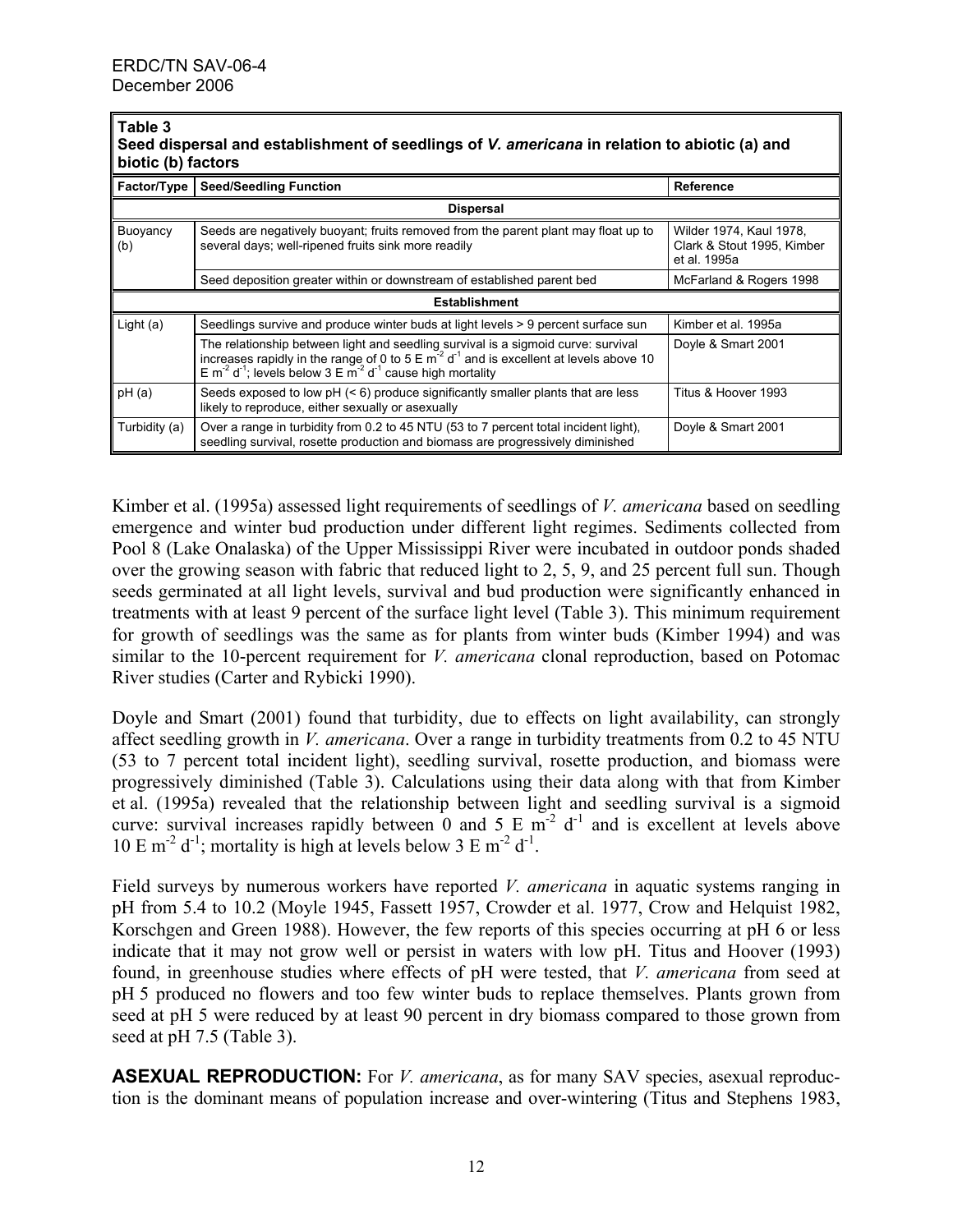Titus and Hoover 1991, Philbrick and Les 1996). During the growing season, the plant spreads laterally through rhizomes and stolons (horizontal stems) that grow respectively below and above ground, generating new rosettes at the nodes. Its winter buds serve primarily for perennation and represent a physiological commitment to carbohydrate storage, and protection of meristematic tissues during adverse conditions; these propagules become independent of parent vegetation usually in winter when organs connecting them to the parent stop growing and deteriorate. Morphologies of different types of asexual propagules of *V. americana* have been described by Bellrose (1941), Wilder (1974), Donnermeyer (1982), Donnermeyer and Smart (1985) and Catling et al. (1994). Discussions below focus mainly on *V. americana* winter buds, since data specific to rhizomes and stolons are rare in ecological literature.

**Propagule Induction.** In northerly climates, winter buds form near the end of the growing season from late summer through autumn (Table 4), under decreasing temperature and shortening photoperiod (less than 14 hr, Best and Boyd 2001). These buds remain dormant in sediment throughout the winter and begin to sprout into young plants with warming temperatures of spring (Sculthorpe 1967, Hutchinson 1975, Grace 1993, van Vierssen 1993). Environmental induction of winter buds in certain SAV species (e.g., *Hydrilla verticillata*, *Potamogeton crispus*, *P. nodosus*, and *P. pectinatus*) has shown sensitivity to photoperiod, temperature, nutrients, quantum flux density and/or spectral quality (Sculthorpe 1967, Van et al. 1978, Klaine and Ward 1984, Spencer and Anderson 1987). Critical requirements of these factors if they exist for *V. americana* have not been investigated thoroughly under controlled conditions.

| ∥Table 4<br>Production of winter buds of V. americana in relation abiotic (a) and biotic (b) factors |                                                                                                                                                                                                             |                                                                |                                                        |
|------------------------------------------------------------------------------------------------------|-------------------------------------------------------------------------------------------------------------------------------------------------------------------------------------------------------------|----------------------------------------------------------------|--------------------------------------------------------|
| Factor/Type                                                                                          | <b>Winter Bud Formation</b>                                                                                                                                                                                 | <b>Ecotype and Location</b>                                    | Reference                                              |
| Photoperiod<br>(a)                                                                                   | Mid Aug through Oct; peaks in early Oct; decreasing (mostly<br>short) day length                                                                                                                            | Northern; Pool 9, Upper<br>Mississippi River                   | Donnermeyer & Smart<br>1985                            |
|                                                                                                      | Late Aug through Sep; decreasing (mostly short) day length                                                                                                                                                  | Northern; Chenango<br>Lake, NY                                 | Titus & Stephens 1983                                  |
|                                                                                                      | Late summer through autumn; decreasing (mostly short) day<br>length                                                                                                                                         | Northern; Lakes Wingra<br>and Mendota, WI                      | Titus & Adams 1979                                     |
|                                                                                                      | Mid Sep through Oct; decreasing (mostly short) day length                                                                                                                                                   | Northern; Lake Huron-<br>Lake Erie corridor (south<br>Ontario) | Catling et al. 1994                                    |
|                                                                                                      | None produced                                                                                                                                                                                               | Southern; Juniper Run,<br>FL                                   | Dawes & Lawrence<br>1989                               |
|                                                                                                      | None produced                                                                                                                                                                                               | Southern; transplants to<br>Lewisville from Toledo<br>Bend, TX | Smart & Dorman 1993                                    |
| Plant<br>Biomass (b)                                                                                 | 3.25 to 3.60 winter buds produced $g^{-1}$ dry biomass, for plants<br>initiated from winter buds; plant biomass (dry) and winter<br>bud number closely correlated ( $r^2$ from 0.82 to 0.92, $P <$<br>0.01) | Northern; greenhouse<br>and field studies in NY                | Titus & Hoover 1991<br>and literature cited<br>therein |
|                                                                                                      | Winter bud production is a high priority in plants grown from<br>seed; plant biomass (dry) and winter bud number correlated<br>well ( $r^2$ = 0.78, $P < 0.01$ )                                            | Northern; greenhouse in<br>NY                                  | Hoover 1984                                            |

Titus and Hoover (1991) performed linear regressions using data from field and greenhouse studies to analyze the relationship between biomass of *V. americana* plants and the number of winter buds produced (Table 4). For plants grown from winter buds, the slopes ranged from 3.25 to 3.60 buds  $g^{-1}$  dry biomass, and for plants grown from seed, a relatively high slope (14.92 buds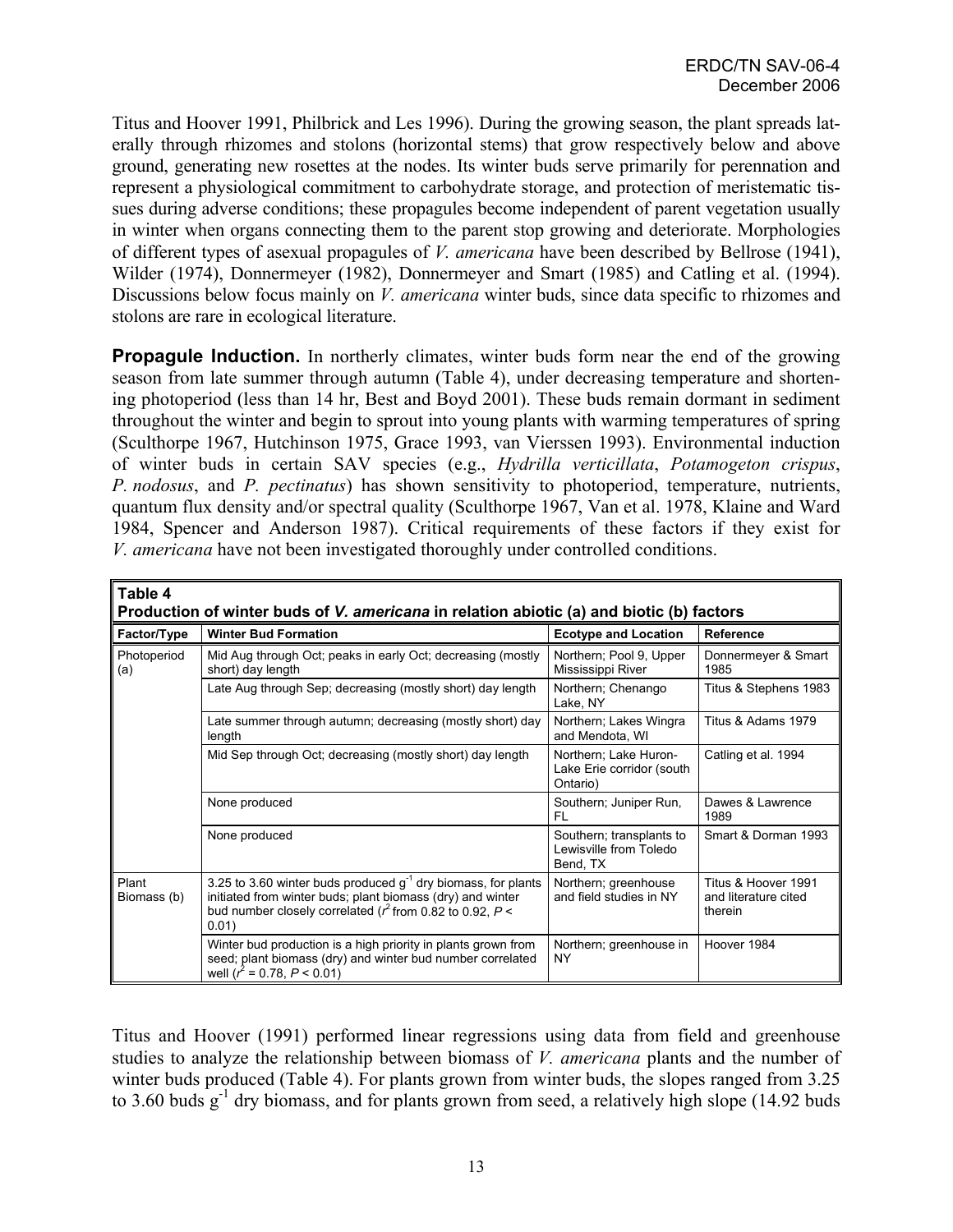$g<sup>-1</sup>$  dry biomass) was obtained. For both groups, the correlation between winter bud number and plant (dry) biomass was high:  $r^2$  ranged from 0.8 to 0.9 for plants grown from winter buds and was 0.78 for plants grown from seed.

**Sprouting and Emergence.** Vertical profiles of the distribution of winter buds of *V. americana* in the Potomac River showed that the majority of these buds were buried 5 to 15 cm deep in sand and 10 to 20 cm deep in silty clay (Rybicki and Carter 1986). The ability of winter buds to emerge from deeper in the substrate is advantageous since deeper burial protects against desiccation and wildfowl grazing. Rybicki and Carter (1986) showed that winter bud emergence was lower in sand than in silty clay, and declined in both substrate types with increases in burial depth (Table 5). None of the buds survived at depths greater than 25 cm in either substrate and emergence from both substrates was 90 percent or more from a burial depth of 10 cm.

#### **Table 5**

**Sprouting and emergence of winter buds of** *V. americana* **in relation to biotic (b) and abiotic (a) factors**

| Factor/Type                | <b>Winter Bud Sprouting and Emergence</b>                                                                                                                                           | Reference                                               |
|----------------------------|-------------------------------------------------------------------------------------------------------------------------------------------------------------------------------------|---------------------------------------------------------|
| <b>Burial Depth</b><br>(a) | Winter bud emergence decreases with increases in burial depth; burial depths $\leq$<br>10 cm appear optimal for emergence                                                           | Carter et al. 1985; Rybicki &<br>Carter 1986            |
| Morphology (b)             | Winter buds formed in chains often show "first-formed bud dominance," where the<br>second bud develops into a rosette only if the first bud germinates or is severed or<br>clipped. | Titus & Hoover 1991;<br>McFarland 1999, unpubl.<br>data |
| Salinity (a)               | Over a range in salinity from 0 to 15 ‰, germination negatively correlated with<br>salinities $\geq 3$ ‰                                                                            | Carter & Rybicki 1987<br>(unpubl. data)                 |
|                            | Winter buds fail to germinate at salinities > 11 %                                                                                                                                  | Carter & Rybicki 1987<br>(unpubl. data)                 |
| Sediment Type<br>(a)       | Percentage emergence of winter buds buried in sand is generally lower than for<br>winter buds buried in fine-textured silty sediment                                                | Rybicki & Carter 1986                                   |
| Temperature<br>(a)         | Winter buds germinate when water temperatures reach 10 to 14 °C                                                                                                                     | Zamuda 1976; Rybicki &<br>Carter 2002                   |
|                            | Germination maximized at temperatures near 20 °C                                                                                                                                    | Rybicki & Carter 2002                                   |
|                            | Timing of germination under field conditions can be predicted based on accumula-<br>tion of heat units or degree-days                                                               | Spencer et al. 2000                                     |

The ability of *V. americana* to withstand periods of high salinity infusion may be important in determining its occurrence in tidally influenced estuaries. Studies by the U.S. Geological Survey examined germination of *V. americana* winter buds at salinities ranging from 0 to 15 ‰ (Carter and Rybicki 1987, unpubl. data, Table 5). The results showed that germination was little affected at 3 ‰ or less, but at 13 ‰ and greater, all of these propagules failed to germinate. At 3 ‰, germination was 80 percent, but declined to 7 percent at 11 ‰.

Winter buds of *V. americana* germinate in spring after over-wintering, when water temperatures reach 10 to14 °C (Zamuda 1976; Rybicki and Carter 2002, Table 5). Accumulation of degreedays (also referred to as heat units) can now be used in a model to predict the timing of emergence of *V. americana* from winter buds established in nature (Spencer et al. 2000). Increases in water temperature from 13 to 22 °C increase the rate and percentage of winter bud germination (Rybicki and Carter 2002) but mechanisms of dormancy and pre-chilling requirements for germination have not been clearly established for these propagules.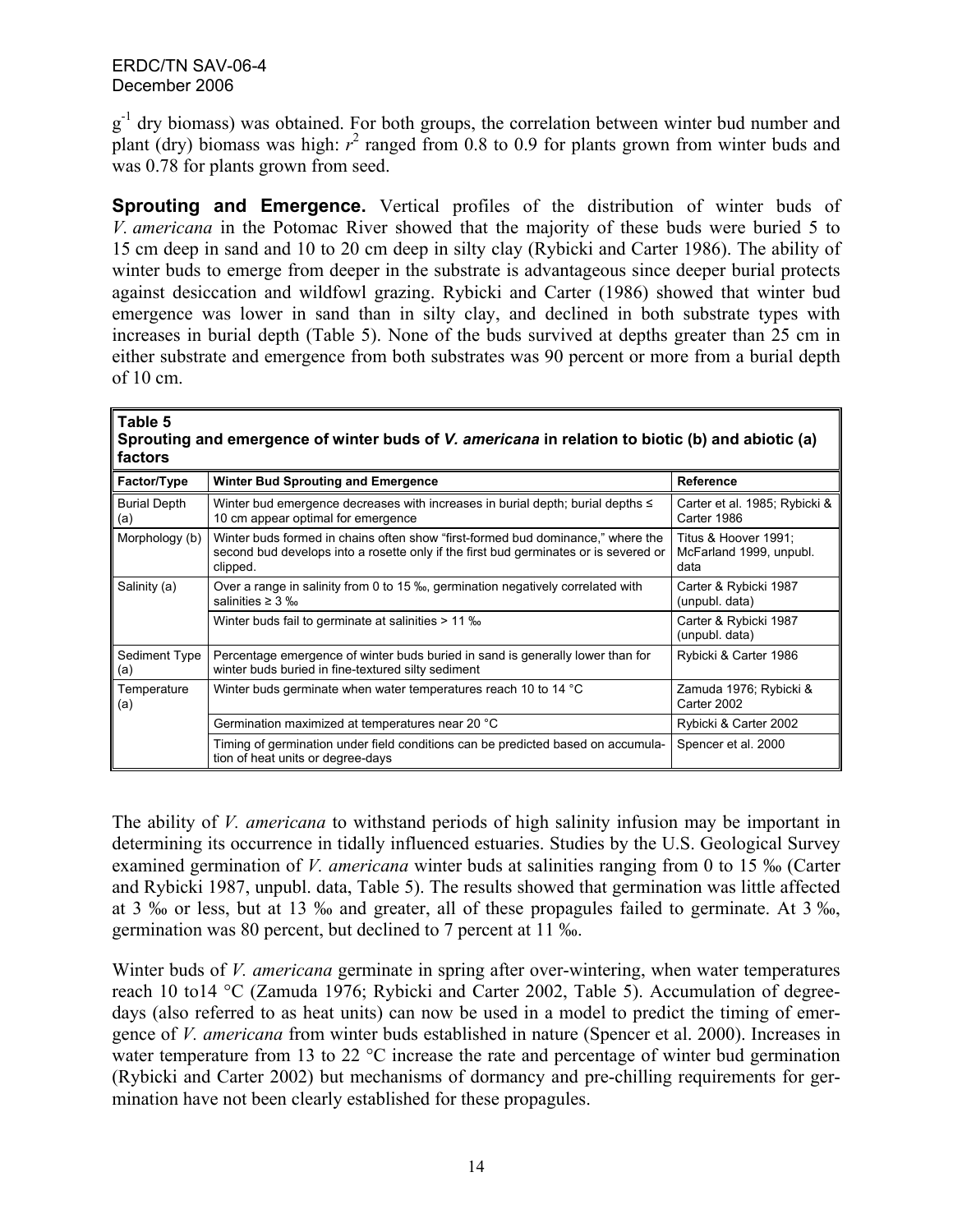Quite often, winter buds of *V. americana* are borne in pairs or even in triplets and show a sequential germination pattern with respect to bud position on the chain (Table 5). Titus and Hoover (1991) observed that after planting 20 double buds of this species, 19 rosettes subsequently developed but only from the first-formed bud on the chain. Their studies and those of others (McFarland, unpubl. data) show that the second-formed bud can form a rosette, but only if: 1) the first bud germinates or emerges, 2) its connection to the first rosette is severed, or 3) leaves from the first germinated bud are clipped.

**Vegetative Establishment.** Post-germination vigor and ability to survive in sub-optimal environments are plant characteristics that rely heavily on propagule size and nutritional reserves (Table 6). A large propagule, with abundant carbohydrate and mineral nutrient pools, appears more likely to establish a root system and emerge from greater depths in the substrate (cf. Spencer 1987; Titus and Hoover 1991). Titus and Hoover (1991) noted that winter buds of *V. americana* in Chenango Lake showed the greatest mortality (greater than 75 percent) in low freshweight classes of 0.5 g or less. In contrast, survival was greatest in larger winter buds, especially in the heaviest freshweight classes from 1.1 to 1.8 g. Size may also be a good predictor of competitive outcome since larger winter buds of *V. americana* produce larger rosettes, more new winter buds, and greater biomass (Hoover 1984, Korschgen et al. 1997, Titus and Hoover 1991, Doyle and Smart 2001).

While *V. americana* can initially elongate and develop from winter buds in the dark (Korschgen and Green 1988), subsequent growth and reproduction are negatively influenced by low levels of light (Table 6). Studies conducted in Lake Onalaska showed that transplants from winter buds grew well and produced replacement-weight winter buds in locations where irradiance was at least 9 percent full sun (Kimber et al. 1995b). These findings were supported by pond investigations where, over a range in light (from 2 to 25 percent surface irradiance), *V. americana* from winter buds produced replacement-weight winter buds in 9 percent light or greater. Extending the growing period tended to compensate for impacts of low light: plants grown at 5 percent full sun also produced winter buds but only when the growth period was sufficiently lengthened (Kimber et al. 1995b).

Similar to their findings concerning growth of *V. americana* from seeds, Doyle and Smart (2001) reported that growth from winter buds was adversely influenced by increases in turbidity (Table 6). Winter buds separated into two freshweight groups, i.e., one averaging 0.047 g and the other 0.264 g, showed progressively poorer survival, lower biomass, and fewer rosettes in turbidities ranging from less than 1 to 45 NTU (about 53 to 7 percent incident light). Survival of small winter buds was about 50 percent at low turbidities ( $\leq$  15 NTU), and was very poor (0 to 17 percent) under the most turbid conditions. Large winter buds survived well (> 85 percent) at turbidities up to 15 NTU, but in the highest turbidity treatment, survival was lower and more variable (50 to 83 percent). New winter bud production was greater in plants grown from the large winter buds, and trends in winter bud number in response to turbidity mimicked those of plant biomass production.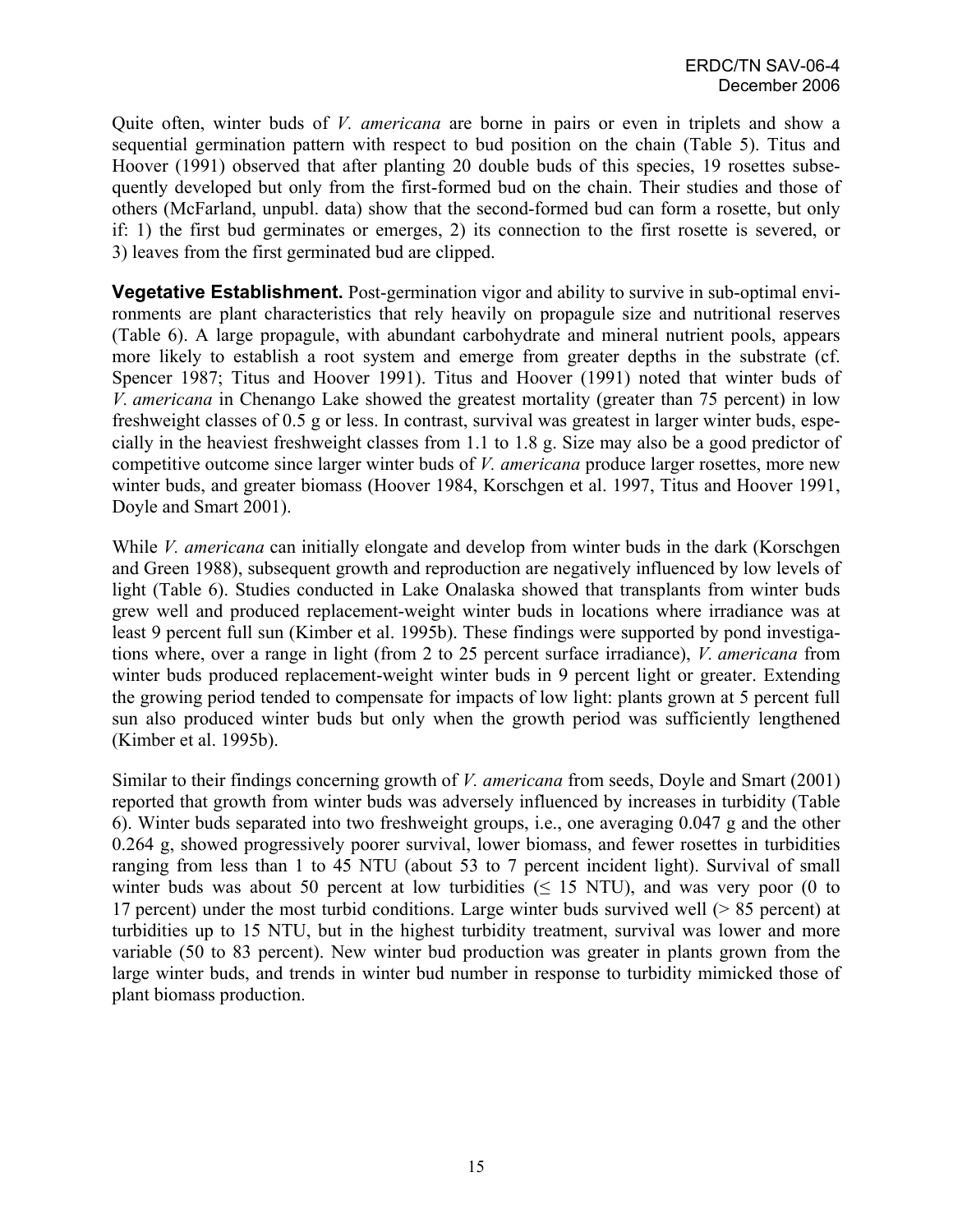| ∥Table 6<br>Vegetative establishment of V. americana in relation to abiotic (a) and biotic (b) factors |                                                                                                                                                                                                                                                                             |                                                                                                       |  |
|--------------------------------------------------------------------------------------------------------|-----------------------------------------------------------------------------------------------------------------------------------------------------------------------------------------------------------------------------------------------------------------------------|-------------------------------------------------------------------------------------------------------|--|
| Factor/Type*                                                                                           | <b>Establishment</b>                                                                                                                                                                                                                                                        | Reference                                                                                             |  |
| <b>Dissolved</b><br>Inorganic Carbon<br>(a)                                                            | CO <sub>2</sub> enrichment stimulates carbon uptake rates, and can potentially offset<br>growth limitation due to infertile sediment and low pH                                                                                                                             | Titus & Stone 1982, Barko<br>et al. 1991a, Titus et al. 1990,<br>Titus 1992, Titus & Andorfer<br>1996 |  |
| Herbivory (b)                                                                                          | Establishment may be protected through use of exclosures to protect<br>against grazing by waterfowl, turtles, muskrats, manatees, and carp                                                                                                                                  | Carter & Rybicki 1985,<br>Hauxwell et al. 2004, Smart<br>et al. 2005                                  |  |
| Light $(a)$                                                                                            | Young plants from winter buds can elongate in the dark                                                                                                                                                                                                                      | Korschgen & Green 1988                                                                                |  |
|                                                                                                        | Over a range from 2 to 25 percent full sun, plants from winter buds can<br>produce new replacement-weight winter buds in 9 percent light or more;<br>extending the growing period enables winter bud formation at a lower light<br>(i.e., 5 percent full sun) level         | Kimber et al. 1995b                                                                                   |  |
|                                                                                                        | Low levels of light diminish vegetative growth and biomass production                                                                                                                                                                                                       | Barko et al. 1991a                                                                                    |  |
| Salinity (a)                                                                                           | Tolerates to between 5 and 10 ‰ when other conditions are suitable (e.g.,<br>light)                                                                                                                                                                                         | French & Moore 2003                                                                                   |  |
|                                                                                                        | May tolerate salinity as high as 12 ‰ or more if increase or fluctuation in<br>salinity is gradual                                                                                                                                                                          | Twilley & Barko 1990, Doering<br>et al. 2001                                                          |  |
|                                                                                                        | Duration of exposure to high salinity is important in determining plant<br>survival and ability to recover when conditions become suitable                                                                                                                                  | Doering et al. 2001                                                                                   |  |
| Sediment (a)                                                                                           | Grows well on fine-textured, inorganic sediment with organic matter content<br>< 20 percent; sands potentially low in nutrients; high organic content<br>diminishes sediment stability, and increases organic acid concentrations to<br>levels that may be toxic for growth | Smart & Barko 1985                                                                                    |  |
| Temperature (a)                                                                                        | Growth diminished at cold temperatures of 16 °C or less; 28 to 32 °C<br>optimal for growth; high temperature, somewhere between 30 and 35 °C<br>can greatly diminish new winter bud production                                                                              | Barko et al. 1982, 1984;<br>McFarland & Barko, unpubl.<br>data                                        |  |
| Turbidity (a)                                                                                          | Winter buds showed progressively poorer survival and fewer rosettes over a<br>range from <1 to 45 NTU; large winter buds survived and grew better than<br>small winter buds at all experimental turbidity levels                                                            | Doyle & Smart 2001                                                                                    |  |
| <b>Water Movement</b><br>(a)                                                                           | Waves generating a shear velocity of about 1.4 m s <sup>-1</sup> can reduce biomass,<br>plant height and new rosette development                                                                                                                                            | Doyle & Smart 2001                                                                                    |  |
|                                                                                                        | Within a range of slow currents for which flow is laminar (0.02 to 0.5 cm $s^{-1}$ )<br>photosynthesis increases with increases in velocity                                                                                                                                 | Westlake 1967                                                                                         |  |
| <b>Winter Bud Size</b><br>(b)                                                                          | Mortality increases with decreases in winter bud size (e.g., weight, length)                                                                                                                                                                                                | Titus & Hoover 1991, Doyle &<br><b>Smart 2001</b>                                                     |  |

Although *V. americana* has a relatively high thermal optimum, it potentially can grow over a wide range of water temperatures. According to Barko et al. (1982, 1984), plants from winter buds were greatly diminished in dry biomass, shoot density, and length at water temperatures of 16 °C or less (Table 6). Growth increased with increases in temperature from 16 to 28 °C, with thermal optima achieved mainly at 28 to 32 °C. Patterns of response to differences in temperature were magnified at moderate to high levels of light, confirming significant interactive relationships between these two factors. Presently, information is generally lacking on growth at temperatures  $> 32$  °C but detrimental effects on winter bud formation between 30 and 35 °C have been detected in *V. americana* (McFarland and Barko, unpubl. data) and other SAV species (McFarland and Barko 1999). Low numbers and biomass of these propagules resulting from high temperature exposure can lead to low population densities and smaller plants at the start of the next growing season.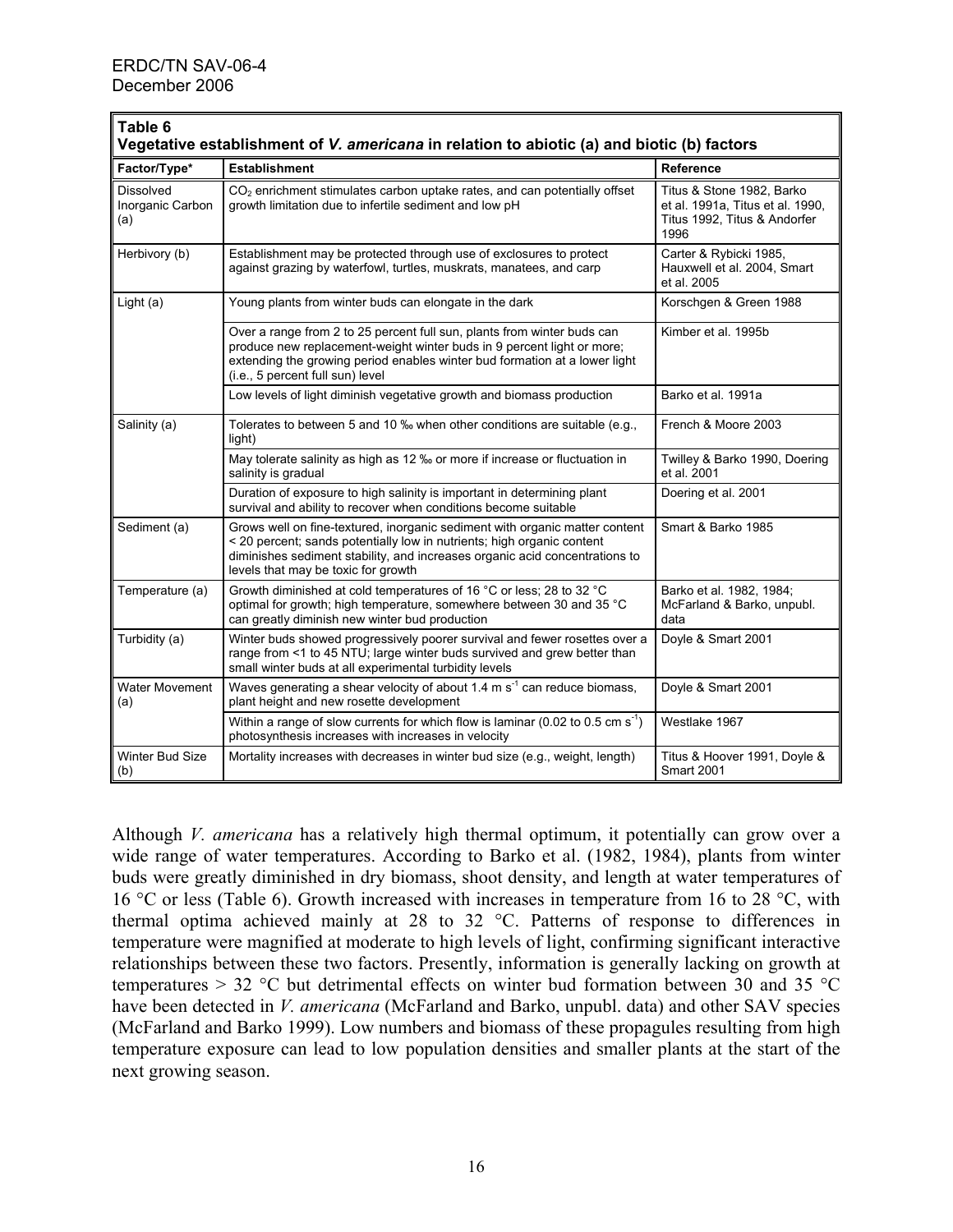Water currents and waves are key environmental factors affecting SAV establishment, distribution, and morphology, particularly in shallow waters. In some cases where movement is slow, water current serves as an important auxiliary energy source by increasing the availability of plant nutrients and exporting waste products (Davis and Brinson 1980). Within a range of slow currents for which flow is laminar (0.02 to 0.5 cm s<sup>-1</sup>), Westlake (1967) demonstrated that photosynthesis of SAV in the laboratory increased with increasing current velocity. On the other hand, reductions in size or complete absence of SAV in very shallow areas may be due in large part to water abrasion (Hutchinson 1975, Davis and Brinson 1980). Doyle and Smart (2001) demonstrated that waves  $0.15$  m high generating about a 1.4-m s<sup>-1</sup> shear velocity can impede the growth and reproduction of *V. americana* from winter buds (Table 6). In their study, wave-treated plants produced significantly less biomass, had shorter leaves, and fewer new rosettes than did untreated, control plants. They concluded that *V.* a*mericana* subjected to wave activity might spread less rapidly and be less resilient in facing other environmental stresses (e.g., herbivory, poor water quality, water level fluctuation). Their findings concur with those of flume investigations showing that damage to aquatic plants, including *V. americana,* increases with wave heights above 0.1 m (Stewart et al. 1997). Kimber and Barko (1994) have reviewed direct and indirect effects of water movements on aquatic plant communities and should be consulted for further information on these issues.

*V. americana* is considered a freshwater plant that can grow at low salinities but is usually limited between 5 and 10 ‰ (Bourn 1932, 1934; Haller et al. 1974; Davis and Brinson 1976; Staver 1986; Doering et al. 2002; French and Moore 2003). It has been noted in oligohaline regions of the Pamlico and Caloosahatchee River estuaries and is a dominant component of SAV in the transition zone of the tidal Potomac River (Davis and Brinson 1976, Carter and Rybicki 1985, Kramer et al. 1999). Early studies showed that growth from winter buds, identified as *V. spiralis*, peaked at 2.8 ‰ and remained high at 4.2 ‰, but ceased at 8.4 ‰ and greater (Bourn 1932, 1934). Haller et al. (1974) found that over a range from 0.17 to 16.65 ‰, young transplants grew best at 0.17 to 3.33 ‰, failed to grow at 6.66 ‰, and died and decayed at 13.32 ‰. Occasionally, the plant is found at relatively high salinities (~ 10 to 15‰) in the field, but in many cases, the exposure varies in strength, occurs gradually, or is short-lived due to tidal influences (e.g., Davis and Brinson 1976, Doering et al. 2002). Laboratory studies (Twilley and Barko 1990, Doering et al. 2001) have demonstrated *V. americana* may survive at salinities of 12 ‰ or more if the increase in salinity is gradual or of short duration. Close examination of the methodologies of studies under controlled conditions allude to the importance of the length and strength of the exposure, and plant age in determining salinity tolerance limit.

*V. americana* is seldom found growing at a pH < 6 (Crow and Hellquist 1982; Korschgen and Green 1988, Table 6) and thus appears vulnerable to effects of lake acidification. Grisé et al. (1986) reported that young transplants accumulated 76 percent less biomass and produced fewer rosettes and fewer winter buds at pH 5 than at pH 7.5. Later studies by Titus and Hoover (1993) showed that reproductive output was markedly reduced, both sexually and asexually, in plants grown from winter buds and seeds at low pH (Table 3). Their results on winter bud production generated the "closing spiral" hypothesis that exposure to low pH can eventually extinguish the population. Low pH can trigger a decline by reducing plant growth and reproduction through progressively smaller numbers and sizes of individual winter buds. This hypothesis was supported by field transplant investigations where *V. americana* growth measured as plant number and size quickly declined in two acidic lakes in the Adirondack Mountains (Titus and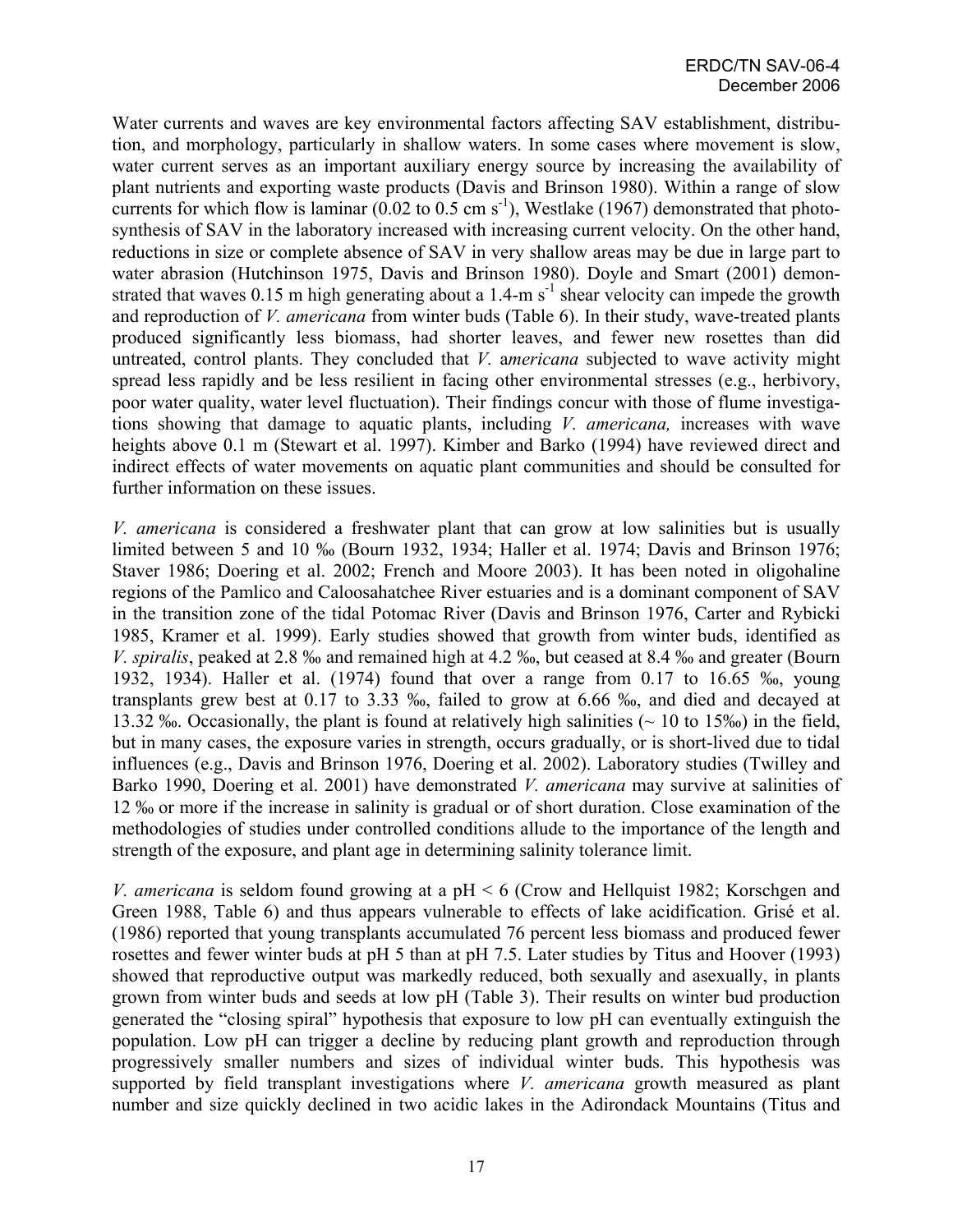Hoover 1993). The results were in direct contrast to those from an alkaline lake where *V. americana* transplants grew vigorously and accrued far greater biomass than in the above acidic lakes (Overath et al. 1991).

Present evidence suggests that rooted species of SAV derive the bulk of their mineral nutrition from nutrient pools, especially N and P in sediment. Because of the greater demand and more rapid uptake of N by SAV, P appears less important than N in regulating SAV growth in many instances. For example, sediments from the Upper Mississippi River that were fertilized to increase available N promoted an approximate 30- to 50-percent increase in aboveground production of *V. americana* from winter buds (Rogers et al. 1995). In contrast, P additions to the same sediment had little overall positive effect on growth, consistent with findings of previous in situ fertilization experiments (Anderson and Kalff 1986, Duarte and Kalff 1988, Moeller et al. 1988). Barko et al. (1991b) proposed that SAV may be more frequently limited by N than by P due to relatively larger pools of P in most lake sediments.

Establishment of SAV can be greatly affected by sediment through textural impacts on rooting success and nutrient impacts on biomass (Sculthorpe 1967). Typically, *V. americana* grows well on fine-textured inorganic sediments with organic matter content less than 20 percent (cf. Smart and Barko 1985, Barko et al. 1986, McFarland, pers. obs.). Smart and Barko (1985) reported that, on fine-textured mineral sediments, SAV yields frequently exceed 1200 g dry wt m-2 sediment surface area. Sediments that are high in sand content tend to be nutritionally poor substrates for growth and may impede rooting success due to resistance to root penetration (Barko et al. 1991b). Low levels of organic matter in such sediments can promote vegetative growth by enhancing ionic exchange and increasing nutrient concentrations (Sand-Jensen and Søndergaard 1979, Kiøboe 1980). Conversely, high organic matter content may be detrimental to growth because of toxic concentrations of organic acids and low density of the sediment (Ponnamperuma 1972, Barko et al. 1991b).

Dissolved inorganic carbon (DIC) has been cited as a possible factor limiting rates of photosynthesis and growth of aquatic vegetation (Sculthorpe 1967, Barko et al. 1986). The photosynthetic potential of a variety of SAV species appears to far exceed photosynthesis determined by carbon available in many aquatic systems (Browse et al. 1979, Beer and Wetzel 1981). Increases in DIC have been demonstrated to stimulate carbon uptake rates (e.g., Steeman-Nielsen 1947, Titus and Stone 1982, Wetzel et al. 1985) and help overcome growth limitation of *V. americana* on infertile sediment (Barko et al. 1991a; Titus 1992, Table 6) and at low pH (Titus et al. 1990). Titus and Andorfer (1996) noted dramatic increases in dry biomass of *V. americana* on both high and low fertility sediments, with  $CO<sub>2</sub>$  amended to 10 x ambient (i.e., 130  $\mu$ M). Moreover, with CO<sub>2</sub> enrichment, the increase in dry biomass on both sediments was greater at pH 5 than at a near neutral pH (7.3).

In nature, *V. americana* is subject to control by a variety of grazers including muskrats, redbellied turtles, manatees, carp, and especially waterfowl. In 1980, waterfowl consumed 40 percent of 380,160 kg (dry weight) of *V. americana* winter buds on a portion of Pool 7 of the Upper Mississippi River (Korschgen et al. 1988). In a matter of days, grazing by manatees decimated newly transplanted stands of *V. americana* left unprotected in Kings Bay, in Citrus County, Florida (Hauxwell et al. 2004). Grass carp introduced into Lake Wingra in the late 1800s apparently caused *V. americana* to disappear from the lake by 1929 (Davis and Brinson 1980).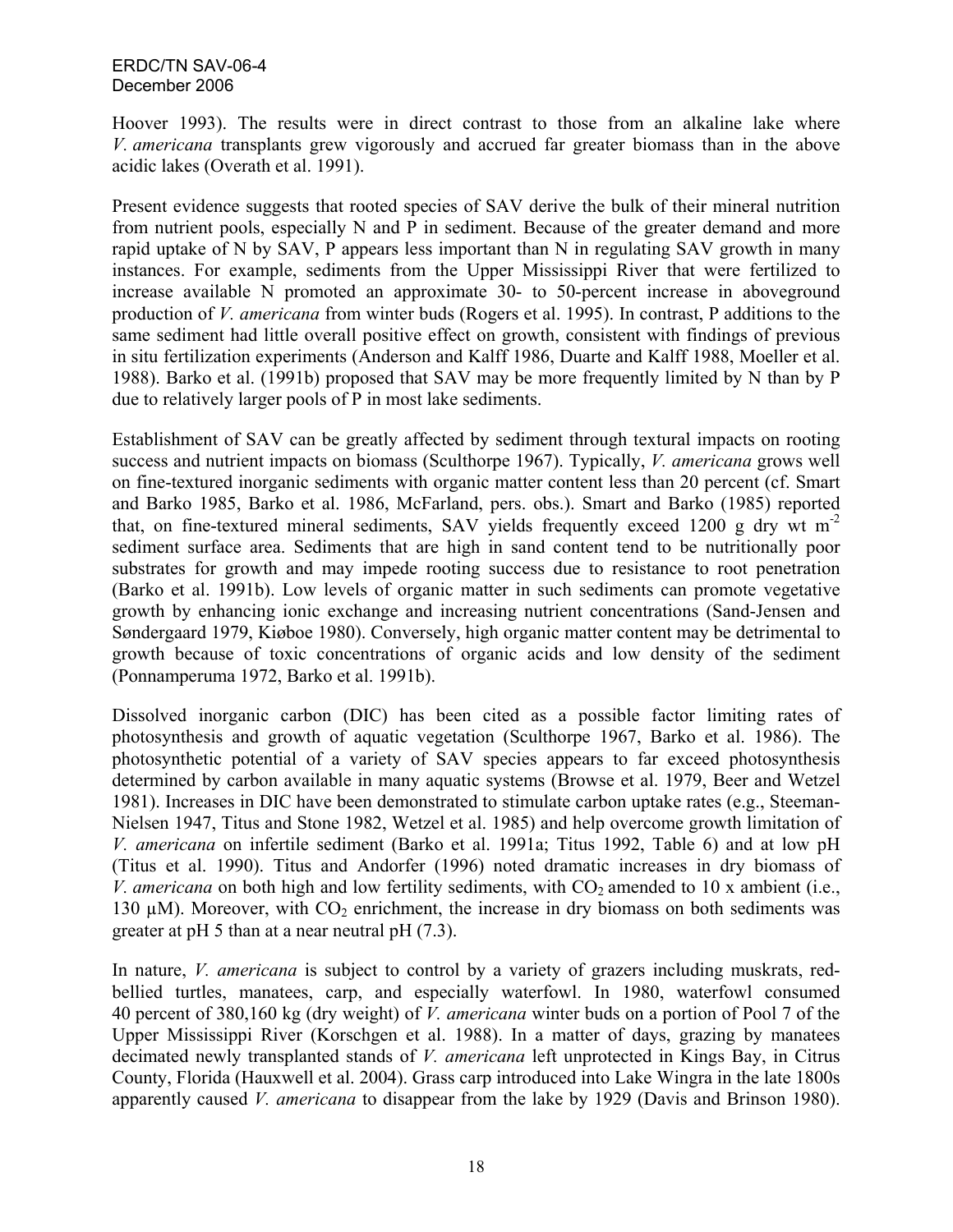One year after carp removal by rotenone in the Middle Harbor of Lake Erie, Ohio, *V. americana* was found where it had not been found before treatment.

A few studies of herbivory on *V. americana* have employed full exclosures or fenced plots that offer some degree of protection (Table 6). Carter and Rybicki (1985) studied transplanted *V. americana* in the Potomac River and observed that plants grown in full exclosures during their first year became well-established in the field the following year. Recently, Sponberg and Lodge (2005) reported that exclosures to limit waterfowl foraging provided refuge for aquatic plants, especially *V. americana*, subject to intense seasonal grazing. Moreover, in an extensive manual to guide the establishment of aquatic plants in the field, Smart et al. (2005) recommended different types of exclosures and planting strategies beneficial to establishing *V. americana* and other aquatic vegetation. While exclosures can be advantageous, they may require intense upkeep and monitoring (e.g., in tidal areas) to prevent clogging that may lead to light limitation and other detrimental impacts on the plants.

**FUTURE RESEARCH NEEDS:** This review presents evidence of two ecotypes of *V. americana* whose life histories reveal important differences in modes of over-winter survival. While the northern ecotype produces winter buds as its sole means of perennation, the southern ecotype may die down in winter to a reduced evergreen condition. Data thus far suggest that the southern ecotype does not produce winter buds and that its lack of winter bud formation may be an inherent characteristic. Morphological differences may also exist between these two ecotypes—differences that may account for the two variants, i.e., narrow-leaved and broadleaved, observed by Lowden (1982). Though his descriptions did not address differences in winter bud formation between variants, it is interesting that the illustrations in his article were based on specimens from Ohio and Texas, respectively. Further research is needed to clarify differences between ecotypes of *V. americana* to determine ability to survive in different localities and risks of hybridization to population fitness.

The length of time a seed remains viable is critical to population longevity, since the potential for growth exists as long as a single seed remains germinable in the substrate. Gradients in the sedimentary environments where seeds become lodged, as well as the internal (genetic and physiological) properties of seeds may be important to understanding processes that may delay or speed seed germination. Further knowledge of what controls the timing and quality of germination would be useful to:

- Predict depletion and replenishment rates of the seed/propagule bank
- Develop protocols for planting and habitat restoration
- Understand relationships between seed viability and depth of burial
- Anticipate the size and viability of the seed bank from one year to the next

Establishing the influences of salinity on the growth and survival of *V. americana* is central to understanding its distribution and abundance in tidally influenced estuaries. While much work has been conducted on growth from winter buds and transplants of this species, little is known about the effects on establishment of seedlings. Further research is needed to determine tolerance limits of seedlings to salinity, particularly considering duration and strength of exposure, and seedling age or stage of development.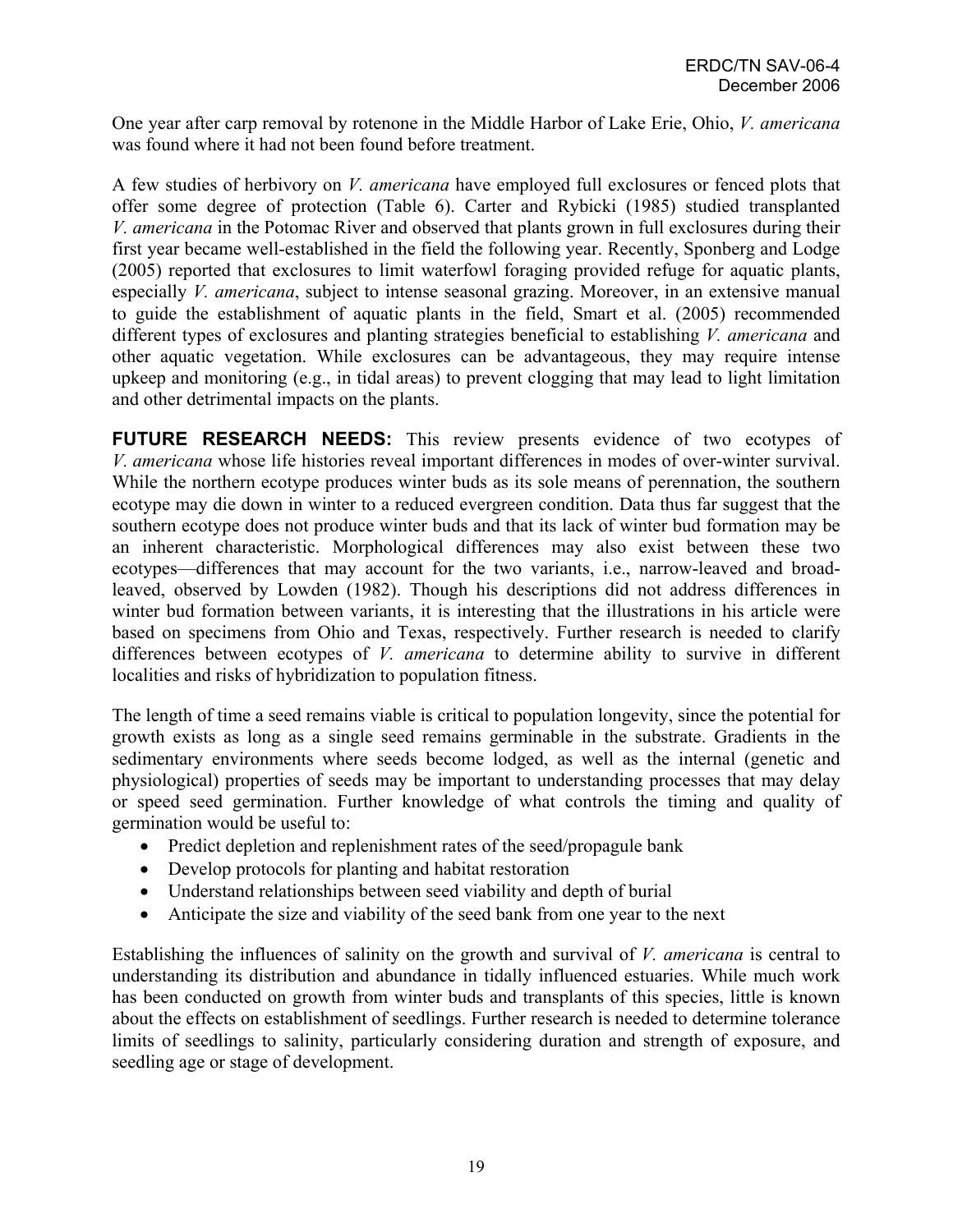Thus far, flower induction in *V. americana* has received little investigative attention but should be examined in relation to different factors (especially photoperiod, light, spectral quality) to determine critical levels. In addition, the positive relationship between incidence of flowering and plant biomass, as determined in the laboratory (cf. Titus and Hoover 1991), warrants further investigation under field conditions.

Propagule dispersal is a critical feature governing SAV distribution, but little is known regarding controlling factors in the dissemination of *V. americana*. For SAV in general, three principal disseminating agents are recognized, including: water, animals (including man), and wind, but they differ greatly in relative importance. Wind dispersal is believed to be hazardous and rare for SAV, since propagules are likely to be transported to terrestrial or other areas where development would be restricted. Water dispersal is also likely to cause high propagule mortality, although it may provide an important means of establishing in new areas. Both external and internal transport by animals, especially waterfowl, have been reported but it is now recognized that many animals, including man, can potentially disperse SAV propagules. With specific regard to the dispersal of propagules of *V. americana*, it would be of interest to assess:

- The relative roles of different modes of transport and deposition
- The importance of sexual versus asexual propagules in establishing new populations
- Survival of seed and other propagules after passing through digestive tracts of waterfowl and other known grazers

Ecological studies of SAV propagules should consider handling of propagules in a manner that does not compromise collected data. It is essential that pre-study conditions be maintained as near as possible to conditions found in nature and do not interfere with experimental treatments that are being tested. Special attention should be given to:

- Removal of propagules from substrate (changes in light and redox)
- Method and duration of storage (changes in temperature and moisture)
- Sterilization and scarification (modification of the seed surface)
- Use of Petri dishes without a substrate

Baskin and Baskin (1998) have provided guidelines to help reduce experimenter bias in seed studies, and many of their proposals could apply to the handling of vegetative propagules.

**ACKNOWLEDGEMENTS:** The author gratefully acknowledges the efforts of the ERDC Technical Library, in particular Mr. Paul A. Taccarino and Ms. Ruthie G. McCoy, for obtaining requested information. Mses. Chetta S. Owens and Angela G. Poovey and Dr. Steve Ailstock provided valuable comments and suggestions in review of an earlier version of this manuscript. Funding support was provided by the Chesapeake Bay SAV Restoration Program, with Ms. Deborah J. Shafer as Project Manager. Permission to publish this material was granted by the Chief of Engineers.

**POINTS OF CONTACT:** For further information, contact Ms. Dwilette G. McFarland or Ms. Deborah J. Shafer, U.S. Army Engineer Research and Development Center, Vicksburg, MS 39180 (Phone: 601-636-3111; E-mail: *Dwilette.G.McFarland@erdc.usace.army.mil* or *[Deborah.J.Shafer@erdc.usace.army.mil](mailto:Deborah.J.Shafer@erdc.usace.army.mil)*).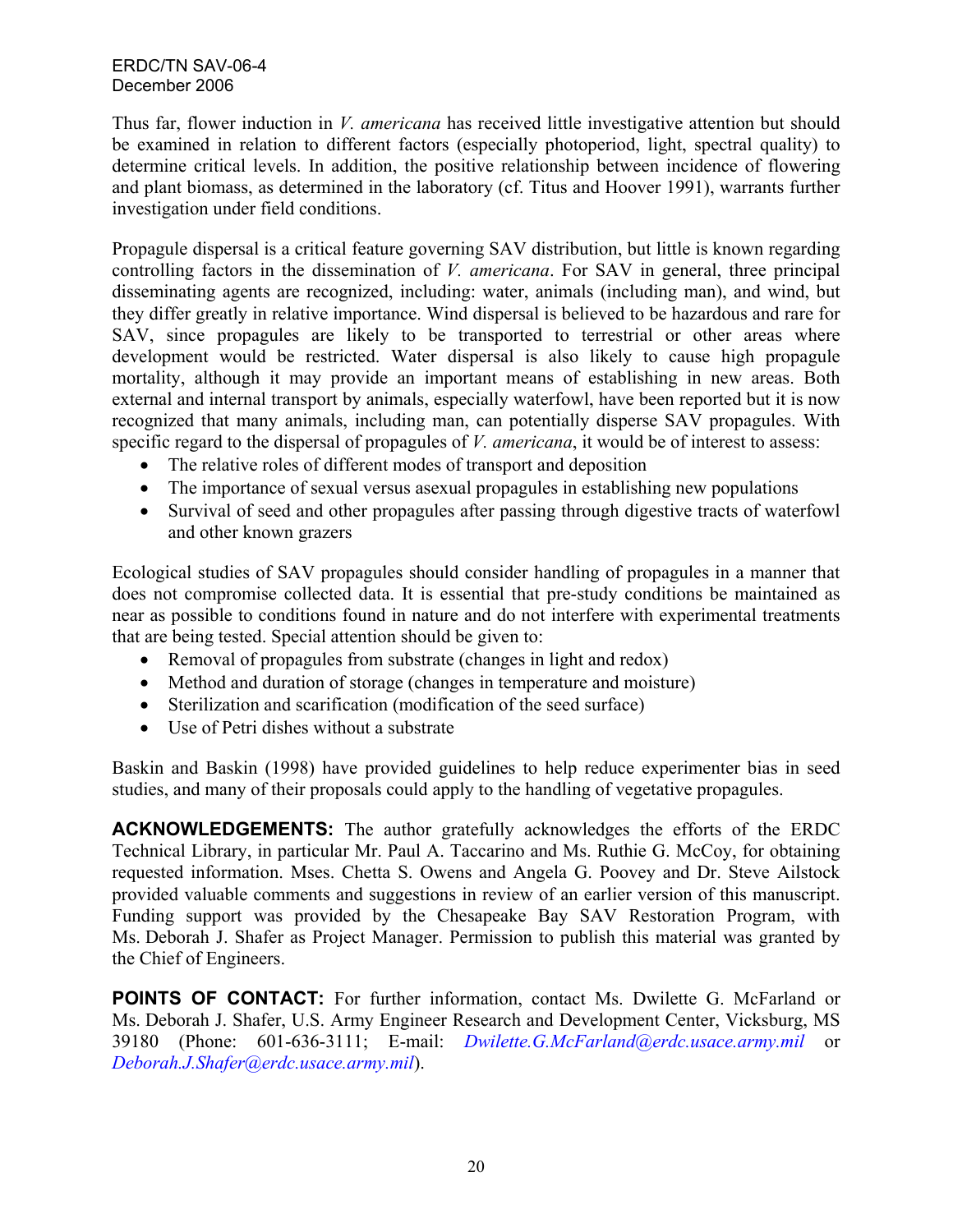This technical note should be cited as follows:

McFarland, D. 2006. Reproductive ecology of *Vallisneria americana* Michaux. SAV Technical Notes Collection (ERDC/TN SAV-06-4). Vicksburg, MS: U.S. Army Engineer Research and Development Center.

## **REFERENCES**

- Ailstock, M. S. 2006. Personal communication. Director, Environmental Center, Anne Arundel Community College, Arnold, MD.
- Anderson, M. R., and J. Kalff. 1986. Nutrient limitation of *Myriophyllum spicatum* growth in situ. *Freshwater Biology* 16: 735-743.
- Barko, J. W., M. S. Adams, and N. L. Clesceri. 1986. Environmental factors and their consideration in the management of submersed aquatic vegetation: A review. *Journal of Aquatic Plant Management* 42: 1-10.
- Barko, J. W., D. Gunnison, and S. R. Carpenter. 1991b. Sediment interactions with submersed macophyte growth and community dynamics. *Aquatic Botany* 41: 41-65.
- Barko, J. W., D. G. Hardin (McFarland), and M. S. Matthews. 1982. Growth and morphology of submersed freshwater macrophytes in relation to light and temperature. *Canadian Journal of Botany* 60: 877-887.
- Barko, J. W., D. G. Hardin (McFarland), and M. S. Matthews. 1984. Interactive influences of light and temperature on the growth and morphology of submersed freshwater macrophytes. Technical Report A-84-3. Vicksburg, MS: U.S. Army Engineer Waterways Experiment Station.
- Barko, J. W., R. M. Smart, and D. G. McFarland. 1991a. Interactive effects of environmental conditions on the growth of submersed aquatic macrophytes. *Journal of Freshwater Ecology* 6: 199-207.
- Barrett, S. C. H. 1988. The evolution, maintenance, and loss of self-incompatibility systems. In *Plant reproductive ecology: Patterns and strategies*. ed. J. Lovett-Doust and L. Lovett-Doust. 98-124. Oxford: Oxford University Press.
- Baskin, C. C., and J. M. Baskin. 1998. *Seeds: Ecology, biogeography, and evolution of dormancy and germination*. San Diego, CA: Academic Press.
- Beer, S., and R. G. Wetzel. 1981. Photosynthetic carbon metabolism in a submerged angiosperm *Scirpus subterminalis. Plant Science Letters* 21: 199-207.
- Bellrose, F. C., Jr. 1941. Duck food plants of the Illinois River Valley. *Illinois Natural History Survey Bulletin* 21 (8): 237-280.
- Best, E. P. H., and W. A. Boyd. 2001. A simulation model for growth of the submersed aquatic macrophyte American wildcelery (*Vallisneria americana* Michx.). ERDC/EL TR-01-5. Vicksburg, MS: U.S. Army Engineer Research and Development Center.
- Bourn, W. S. 1932. Ecological and physiological studies on certain aquatic angiosperms. *Contributions from Boyce Thompson Institute* 4: 425-496.
- Bourn, W. S. 1934. Sea-water tolerance of *Vallisneria spiralis* L. and *Potamogeton foliosus* Raf. *Contributions from Boyce Thompson Institute* 6: 303-308.
- Britton, N. L., and A. Brown. 1913. *An illustrated flora of the northern United States, Canada, and the British Possessions*. Vol. 1, 2nd ed. New York: Charles Scribner's Sons.
- Browse, J. A., F. I. Dromgoole, and J. M. A. Brown. 1979. Photosynthesis in the aquatic macrophyte *Egeria densa*. III. Gas exchange studies. *Australian Journal of Plant Physiology* 6: 499-512.
- Campbell, J. J., and K. A. Moore. 2005. Sexual reproduction of wild celery (*Vallisneria americana*): Why it's worth the effort. In: *18th Biennial Conference, Estuarine Research Federation, October 16-21, 2005, Norfolk, VA*.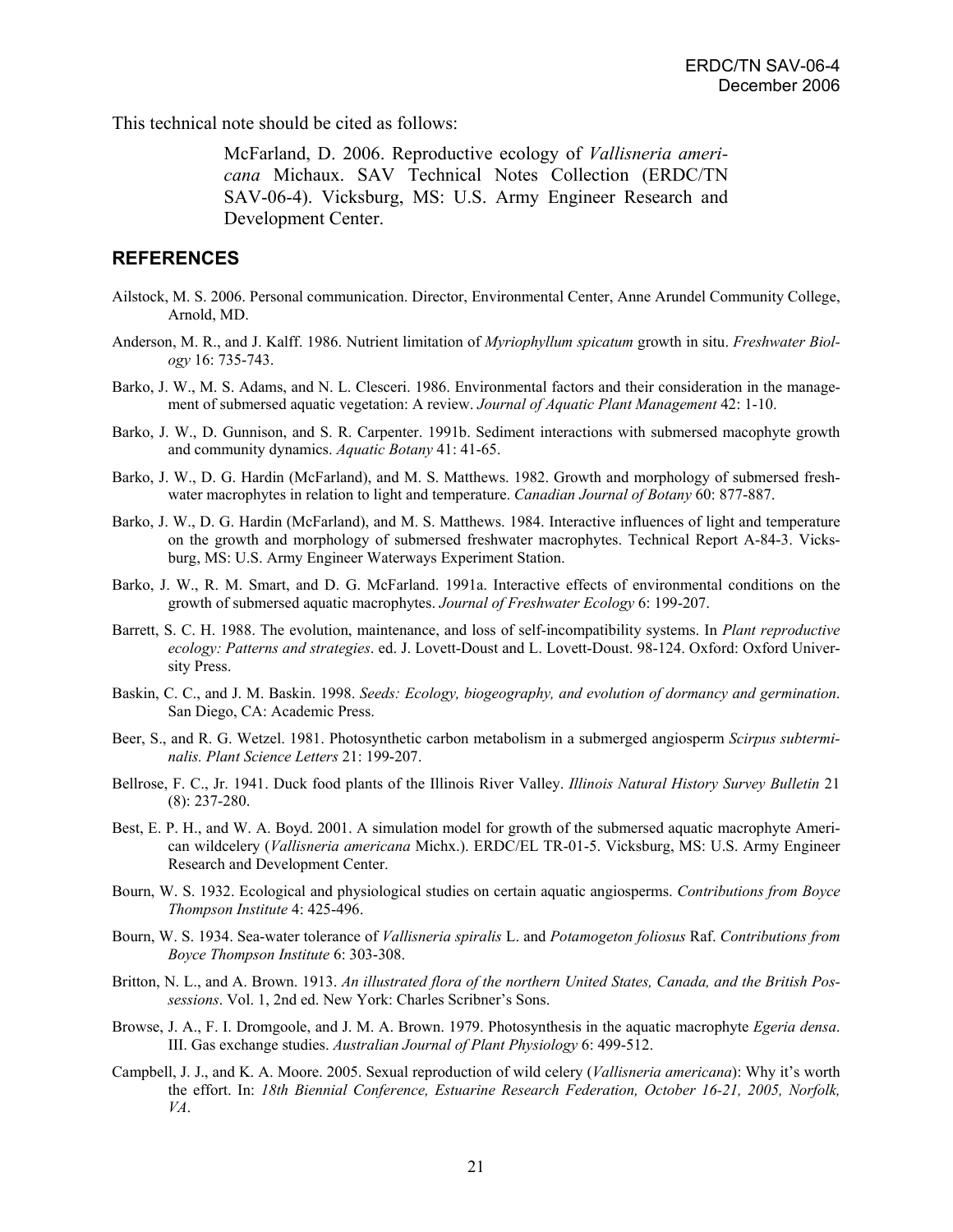- Carter, V., J. E. Paschal, Jr., and N. Bartow. 1985. Distribution and abundance of submersed aquatic vegetation in the tidal Potomac River and Estuary, Maryland and Virginia, May 1978 to November 1981. U.S. Geological Survey Water Supply Paper 2234A.
- Carter, V. A., and N. B. Rybicki. 1985. The effects of grazers and light penetration on the survival of transplants of *Vallisneria americana* Michx. in the tidal Potomac River, Maryland. *Aquatic Botany* 23: 197-213.
- Carter, V. A., and N. B. Rybicki. 1990. Light attenuation and submersed macrophyte distribution in the tidal Potomac River and estuary. *Estuaries* 13(4): 441-452.
- Catling, P. M., K. W. Spicer, M. Biernacki, and J. Lovett-Doust. 1994. The biology of Canadian weeds. 103. *Vallisneria americana* Michx. *Canadian Journal of Plant Science* 74: 883-897.
- Chapman, A. W. 1883. *Flora of the southern United States*. 2nd ed., New York: Iveson, Blakeman, Taylor.
- Clark, R., and J. Stout. 1995. Reproductive ecology of *Vallisneria americana* in an estuarine environment. In: *13th Biennial International Conference, Estuarine Research Federation, November 12-16, 1995, Corpus Christi, TX.*
- Cooke, D. 1983. Problems in lake restoration: A review of lake restoration techniques and an evaluation of harvesting and herbicides. In *Proceedings of the Second Annual Conference, North American Lake Management Society, October 26-29, 1982, Vancouver, British Columbia*. 257-266.
- Cowardin, L. M., V. Carter, F. C. Golet, and E. T. LaRoe. 1979. Classification of wetlands and deepwater habitats of the United States. Washington, DC: U.S. Fish and Wildlife Service Publication FWS/OBS-79/31.
- Cox, P. A. 1988. Hydrophilous pollination. *Annual Review of Ecology and Systematics* 19: 261-280.
- Cox, P. A. 1993. Water-pollinated plants. *Scientific American* 269: 68-74.
- Crow, G. E., and C. B. Hellquist. 1982. Aquatic vascular plants of New England. Part 4. Juncaginaceae, Scheuchzeriaceae, Butomaceae, Hydrocharitaceae. Bulletin 520, New Hampshire Agricultural Experiment Station.
- Crowder, A. A., J. M. Bristow, and M. R. King. 1977. Distribution, seasonality, and biomass of aquatic macrophytes in Lake Opinicon (eastern Ontario). *Nationaliste Canada* 104: 441-456.
- Davis, G. J., and M. M. Brinson. 1976. The submersed macrophytes of the Pamlico River estuary, North Carolina. Raleigh, NC: Water Resources Research Institute Report No. 112.
- Davis, G. J., and M. M. Brinson. 1980. Responses of submersed vascular plant communities to environmental change. FWS/OBS-79/33. Washington, DC: U.S. Fish and Wildlife Service.
- Dawes, C. J., and J. M. Lawrence. 1989. Allocation of energy resources in the freshwater angiosperms *Vallisneria americana* Michx. and *Potamogeton pectinatus* L. in Florida. *Biological Sciences* 52: 58-63.
- Doering, P. H., R. H. Chamberlain, and J. M. McMunigal. 2001. Effects of simulated saltwater intrusions on the growth and survival of wild celery, *Vallisneria americana*, from the Caloosahatchee estuary (South Florida). *Estuaries* 24 (6): 894-903.
- Doering, P. H., R. H. Chamberlain, and D. E. Haunert. 2002. Using submerged aquatic vegetation to establish minimum and maximum freshwater inflows to the Caloosahatchee estuary, Florida. *Estuaries* 25 (6B): 1343-1354.
- Donnermeyer, G. N. 1982. The quantity and nutritive quality of *Vallisneria americana* biomass, in Navigation Pool No. 9 of the Upper Mississippi River. M.S. thesis. LaCrosse, WI: University of Wisconsin.
- Donnermeyer, G. N., and M. M. Smart. 1985. The biomass and nutritive potential *of Vallisneria americana* Michx. in Navigation Pool 9 of the Upper Mississippi River. *Aquatic Botany* 22: 33-44.
- Doyle, R. D., and R. M. Smart. 2001. Impacts of water column turbidity on the survival and growth of *Vallisneria americana* winterbuds and seedlings. *Lake and Reservoir Management* 17(1): 17-28.
- Duarte, C. M., and J. Kalff. 1988. Influence of lake morphometry on the response of submerged macrophytes to sediment fertilization. *Canadian Journal of Fisheries and Aquatic Science* 45: 216-221.
- Fassett, N. C. 1957. *A manual of aquatic plants*. Madison, WI: University of Wisconsin Press.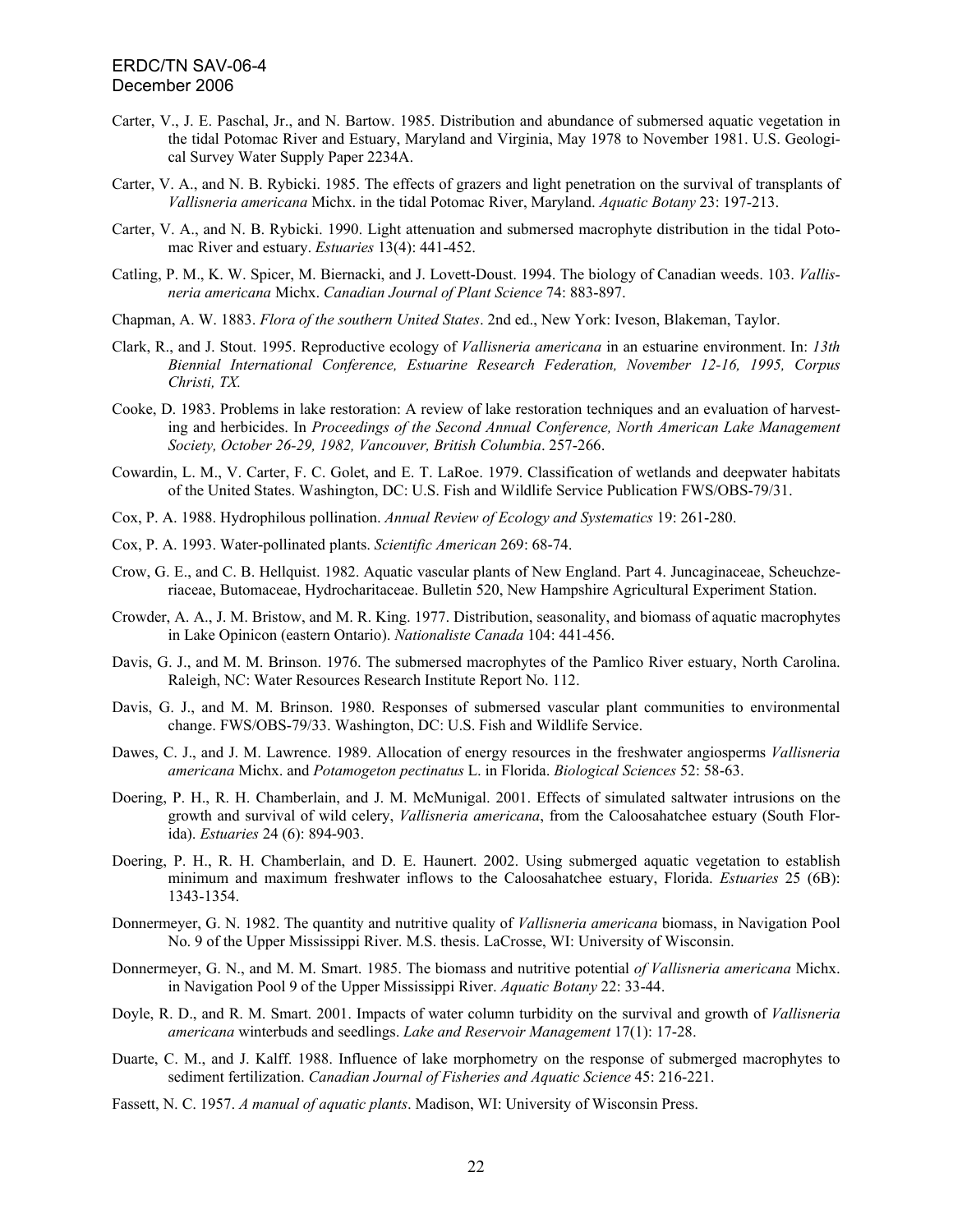- Ferasol, J., L. Lovett-Doust, J. Lovett-Doust, and M. Biernacki. 1995. Seed germination in *Vallisneria americana:*  Effects of cold stratification, scarification, seed coat morphology and PCB concentration. *Ecoscience* 2: 368-376.
- Figuerola, J., and A. J. Green. 2002. Dispersal of aquatic organisms by waterbirds: A review of past research and priorities for future studies. *Freshwater Biology* 47: 483-494.
- Fischer, J. R., and T. O. Claflin. 1995. Declines in aquatic vegetation in Navigation Pool No. 8, Upper Mississippi River between 1975 and 1991. *Regulated Rivers: Research and Management* 11: 157-165.
- Flora of North America (FNA). 2004. Hydrocharitaceae. Flora of North America, FNA Vol. 22, reference website: *[http://www.efloras.org](http://www.efloras.org/)*.
- French, G. T., and K. A. Moore. 2003. Interactive effects of light and salinity stress on the growth, reproduction, and photosynthetic capabilities of *Vallisneria americana* (wild celery). *Estuaries* 26(5): 1255-1268.
- Galinato, M. I., and A. G. van der Valk. 1986. Seed germination traits of annuals and emergents recruited during drawdowns in the Delta Marsh, Canada. *Aquatic Botany* 26: 89-102.
- Godfrey, R. K., and J. W. Wooten. 1979. *Aquatic and wetland plants of the southeastern United States, monocotyledons*. Athens, GA: The University of Georgia Press.
- Grace, J. B. 1993. The adaptive significance of clonal reproduction in angiosperms: An aquatic perspective. *Aquatic Botany* 44: 159-180.
- Grainger, J. 1947. Nutrition and flowering of water plants. *Journal of Ecology* 35: 49-64.
- Gray, A. 1848. *A manual of the botany of the northern United States.* 1st ed. Cambridge, UK: Metcalf.
- Gray, A. 1874. *A manual of the botany of the northern United States*. 5th ed. New York: Iveson, Blakeman, Taylor.
- Green, A. J., J. Figuerola, and M. I. Sanchez. 2002. Implications of waterbird ecology for the dispersal of aquatic organisms. *Acta Oecologica* 23: 177-189.
- Grisé, D., J. E. Titus, and D. J. Wagner. 1986. Environmental pH influences growth and tissue chemistry of the submersed macrophyte *Vallisneria Americana. Canadian Journal of Botany* 64: 306-310.
- Germplasm Resources Information Network (GRIN). 2005. Data from GRIN taxonomy, taxon: *Vallisneria americana* Michx. Germplasm Resources Information Network, reference website: *<http://www.ars-grin.gov/>*.
- Haccius, B. 1952. Über die Blattstellung einiger Hydrocharitaceen-Embryonen. *Planta* 40: 333-345.
- Haller, W. T. 1974. The photosynthetic characteristics of the submersed aquatic plants hydrilla, southern naiad, and vallisneria. Ph.D. dissertation. Gainesville, FL: University of Florida.
- Haller, W. T., D. L. Sutton, and W. C. Barlowe. 1974. Effects of salinity on growth of several aquatic macrophytes. *Ecology* 55: 891-894.
- Harper, J. L. 1977. *Population biology of plants*. London: Academic Press.
- Hauxwell, J., T. K. Frazer, and C. W. Osenberg. 2004. Grazing by manatees excludes both new and established wild celery transplants: Implications for restoration in Kings Bay, FL, USA. *Journal of Aquatic Plant Management* 42: 49-53.
- Hill, H. 1965. The wild celery at Christmas Lake. *Journal of the Minnesota Academy of Science* 33: 40-43.
- Hoover, D. T. 1984. Reproductive ecology of two submersed macrophytes in varying pH regimes. M.A. thesis. Binghamton, NY: State University of New York.
- Hutchinson, G. E. 1975. *A treatise on limnology. III. Limnological botany*. New York: John Wiley.
- Kaul, R. B. 1978. Morphology of germination and establishment of aquatic seedlings Alismataeceae and Hydrocharitaceae. *Aquatic Botany* 5: 139-147.
- Kausik, S. B. 1939. Pollination and its influence on the behavior of the pistillate flower in *Vallisneria spiralis. American Journal of Botany* 26: 207-211.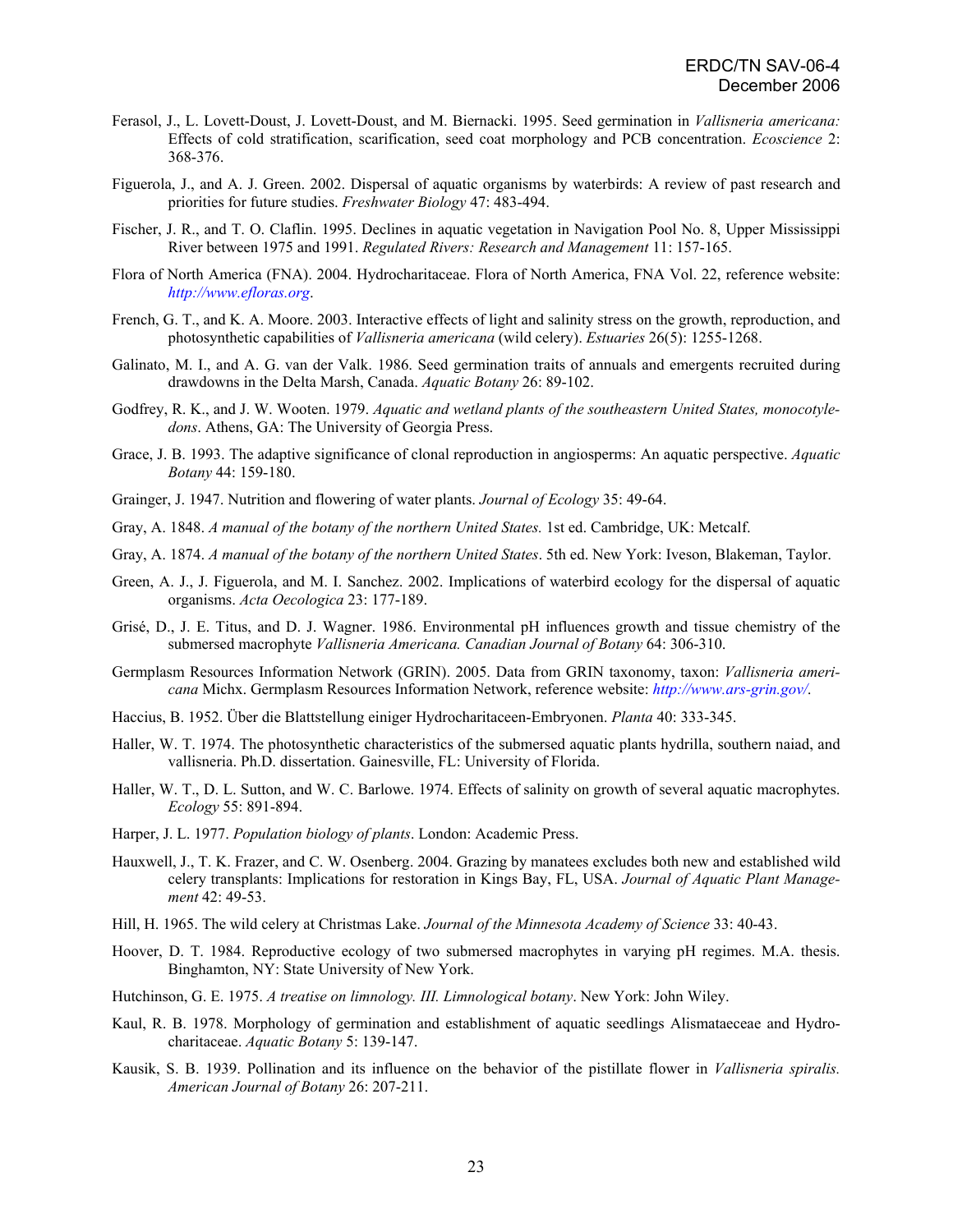- Kautsky, L. 1990. Seed and tuber banks of aquatic macrophytes in the Åsko area, northern Baltic proper. *Holarctic Ecology* 13: 143-148.
- Kemp, W. M., R. R. Twilley, J. C. Stevenson, W. R. Boynton, and J. C. Means. 1983. The decline of submerged vascular plants in Upper Chesapeake Bay: Summary of results concerning possible causes. *Marine Technology Society Journal* 17: 78-89.
- Kimber, A. 1994. Decline and restoration of *Vallisneria americana* from the Upper Mississippi River. Ph.D. dissertation. Ames, IA: Iowa State University.
- Kimber, A., and J. W. Barko. 1994. A literature review of the effects of waves on aquatic plants. Special Report 94- S002, Long Term Resource Monitoring Program, National Biological Survey. Onalaska, WI: Environmental Management Technical Center.
- Kimber, A., C. E. Korschgen, and A. G. van der Valk. 1995a. The distribution of *Vallisneria americana* seeds and seedling light requirements in the Upper Mississippi River. *Canadian Journal of Botany* 73: 1966-1973.
- Kimber, A., J. L. Owens, and W. G. Crumpton. 1995b. Light availability and growth of wildcelery (*Vallisneria americana*) in Upper Mississippi River backwaters. *Regulated Rivers: Research and Management* 11: 167- 174.
- Kiørboe, T. 1980. Distribution and production of submerged macrophytes in Tipper Grund (Ringkøbing Fjord, Denmark), and impact of waterfowl grazing. *Journal of Ecology* 17: 675-687.
- Klaine, S. J., and C. H. Ward. 1984. Environmental and chemical control of vegetative dormant bud production in *Hydrilla verticillata. Annals of Botany* 53: 503-514.
- Korschgen, C. E., L. S. George, and W. L. Green. 1988. Feeding ecology of canvasbacks staging on Pool 7 of the Upper Mississippi River. M. W. Weller, ed. *Waterfowl in winter*. 237-249. Minneapolis, MN: University of Minnesota Press.
- Korschgen, C. E., and W. L. Green. 1988. American wildcelery (*Vallisneria americana*): Ecological considerations for restoration. Report 19, Washington, DC: U.S. Department of the Interior, Fish and Wildlife Service.
- Korschgen, C. E., W. L. Green, and K. P. Kenow. 1997. Effects of irradiance on growth and winter bud production by *Vallisneria americana* and consequences to its abundance and distribution. *Aquatic Botany* 58: 1-9.
- Kramer, G. P., R. H. Chamberlain, P. H. Doering, A. D. Steinman, and M. D. Hanisak. 1999. Physiological response of transplants of the freshwater angiosperm *Vallisneria americana* along a salinity gradient in the Caloosahatchee estuary (southwestern Florida). *Estuaries* 22: 138-148.
- Lokker, C., L. Lovett-Doust, and J. Lovett-Doust. 1997. Seed output and the seed bank in *Vallisneria americana*  (Hydrocharitaceae). *American Journal of Botany* 84: 1420-1428.
- Long, R. W., and O. Lakela. 1971. *A flora of tropical Florida—a manual of the seed plants and ferns of southern peninsular Florida.* Coral Gables, FL: University of Miami Press.
- Lovett-Doust, J, and G. LaPorte. 1991. Population sex ratios, population mixtures and fecundity in a clonal dioecious macrophyte, *Vallisneria americana. Journal of Ecology* 79: 477-489.
- Lowden, R. M. 1982. An approach to the taxonomy of *Vallisneria* L. (Hydrocharitaceae). *Aquatic Botany* 13: 269- 298.
- Marie-Victorin, F. 1943. Les *Vallisnéries américaines. Contributions de l'Institut Botanique de l'Universite de Montréal* 46: 1-38.
- McAtee, W. L. 1939. *Wildfowl food plants*. Ames, IA: United States Biological Survey Collegiate Press, Inc.
- McFarland, D. G., and J. W. Barko. 1999. High-temperature effects on growth and propagule formation in hydrilla biotypes. *Journal of Aquatic Plant Management* 36: 33-39.
- McFarland, D. G., and S. R. Rogers. 1998. The aquatic macrophyte seed bank in Lake Onalaska, Wisconsin. *Journal of Aquatic Plant Management* 37: 17-25.
- Michaux, A. 1803. *Flora boreali-americana*. Tomus II, Crepelet, Parisiis et Argentorati.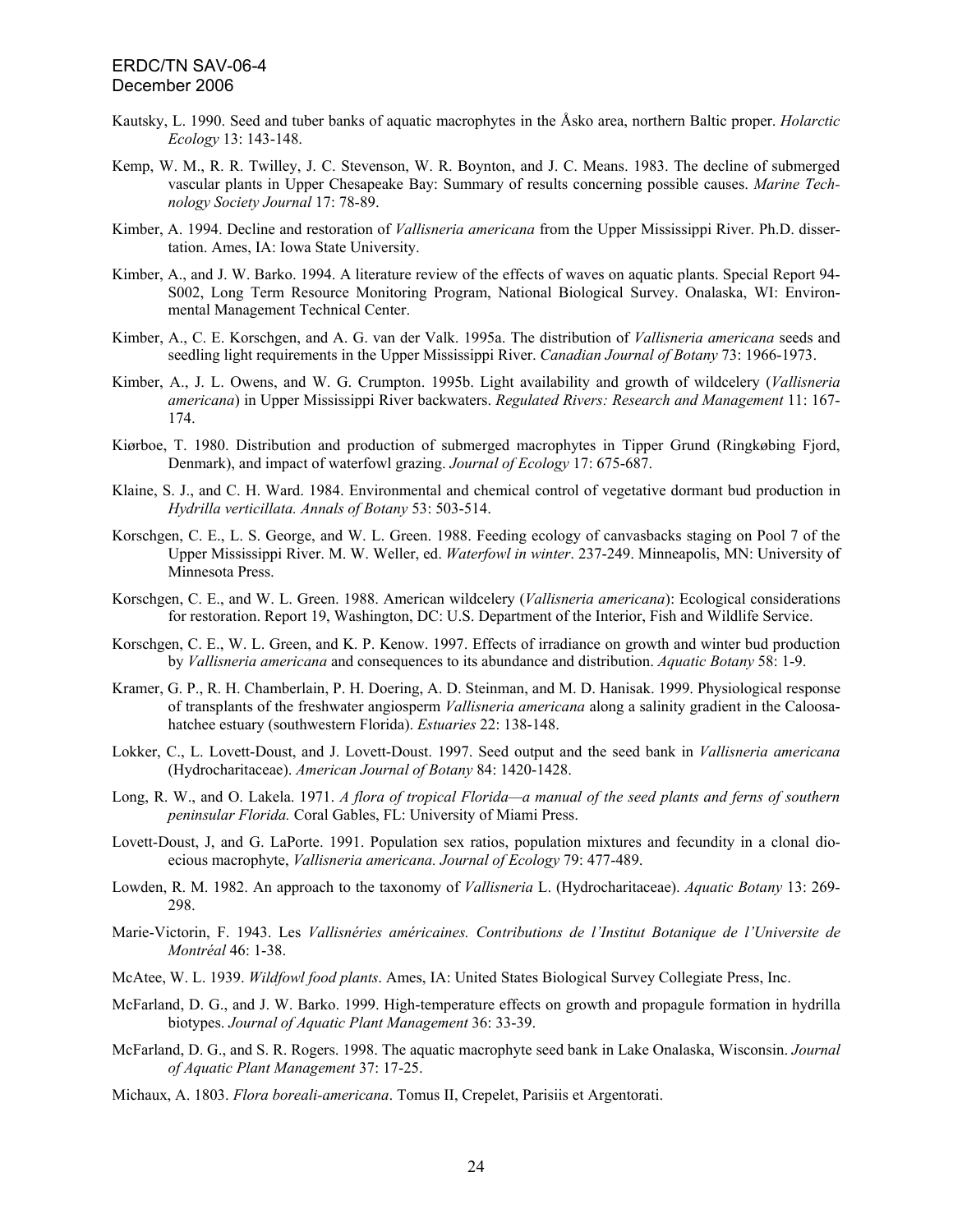- Moeller, R. E., J. M. Burkholder, and R. G. Wetzel. 1988. Significance of sedimentary phosphorus to a rooted submersed macrophyte (*Najas flexilis* (Willd.) Rostk. and Schmidt) and its algal epiphytes. *Aquatic Botany* 32: 261-281.
- Moore, K. A., D. J. Wilcox, B. Anderson, T. A. Parham, and M. D. Naylor. 2004. Historical analysis of submerged aquatic vegetation (SAV) in the Potomac River and analysis of bay-wide SAV data to establish a new acreage goal. Report for the Chesapeake Bay Program (CB983627-01), reference website: *[http://www.vims.edu/bio/sav/Final\\_SAV\\_Historical\\_Report\\_2004.pdf](http://www.vims.edu/bio/sav/Final_SAV_Historical_Report_2004.pdf)*.
- Moyle, J. B. 1945. Some chemical factors influencing the distirbution of aquatic plants in Minnesota. *American Midland Naturalist* 34: 402-420.
- Muenscher, W. C. 1936. Storage and germination of seeds of aquatic plants. *Cornell University Agricultural Experimental Station* 652: 1-17.
- Overath, R. D., J. E. Titus, D. T. Hoover, and D. Grisé. 1991. The influence of field site and natural sediments on growth and tissue chemistry of *Vallisneria americana* Michx. *Journal of Freshwater Ecology* 6: 135-145.
- Philbrick, C. T., and D. H. Les. 1996. Evolution of aquatic angiosperm reproductive systems. *BioScience* 46: 813- 826.
- Poe, T. P., C. O. Hatcher, C. L. Brown, and E. W. Schloesser. 1986. Comparison of species composition and richness of fish assemblages in altered and unaltered littoral habitats. *Journal of Freshwater Ecology* 3: 525- 536.
- Ponnamperuma, F. N. 1972. The chemistry of submerged soils. *Advances in Agronomy* 24: 29-96.
- Rogers, J. W., D. G. McFarland, and J. W. Barko. 1995. Evaluation of the growth of *Vallisneria americana* Michx. in relation to sediment nutrient availability. *Lake and Reservoir Management* 11: 57-66.
- Rybicki, N. B., and V. Carter. 1986. Effects of sediment depth and sediment type on the survival of *Vallisneria americana* Michx. grown from tubers. *Aquatic Botany* 24: 233-240.
- Rybicki, N. B., and V. Carter. 2002. Light and temperature effects on the growth of wild celery and hydrilla. *Journal of Aquatic Plant Management* 40: 92-99.
- Salisbury, F. B., and C. W. Ross. 1985. *Plant physiology*. Belmont, CA: Wadsworth Publishing Company, Inc.
- Sand-Jensen, K., and M. Søndergaard. 1979. Distribution and quantitative development of aquatic macrophytes in relation to sediment characteristics in oligotrophic Lake Kalgaard, Denmark. *Freshwater Biology* 9: 1-11.
- Santamaria, L. 2002. Why are most aquatic plants widely distributed? Dispersal, clonal growth and small-scale heterogeneity in a stressful environment. *Acta Oecologica* 23: 137-154.
- Schloesser, D. W., T. A. Edsall, and B. A. Manny. 1985. Growth of submersed macrophyte communities in the St. Clair-Detroit River system between Lake Huron and Lake Erie. *Canadian Journal of Botany* 63: 1061- 1065.
- Schloesser, D. W., and B. A. Manny. 1986. Distribution of submersed macrophytes in the St. Clair-Detroit River system, 1978. *Journal of Freshwater Ecology* 3: 537-544.
- Schloesser, D. W., and B. A. Manny. 1990. Decline of wild celery buds in the lower Detroit River, 1950-85. *Journal of Wildlife Management* 54: 72-76.
- Sculthorpe, C. D. 1967. *The biology of aquatic vascular plants.* London: Edward Arnold.
- Smart, R. M. 2005. Personal communication. Lewisville Aquatic Ecosystem Research Facility, 201 East Jones Street, Lewisville, TX 75057.
- Smart, R. M., and J. W. Barko. 1985. Laboratory culture of submerged freshwater macrophytes on natural sediment. *Aquatic Botany* 21: 251–263.
- Smart, R. M., J. W. Barko, and D. G. McFarland. 1994. Competition between *Hydrilla verticillata* and *Vallisneria americana* under different environmental conditions. Technical Report A-94-1. Vicksburg, MS: U.S. Army Engineer Waterways Experiment Station.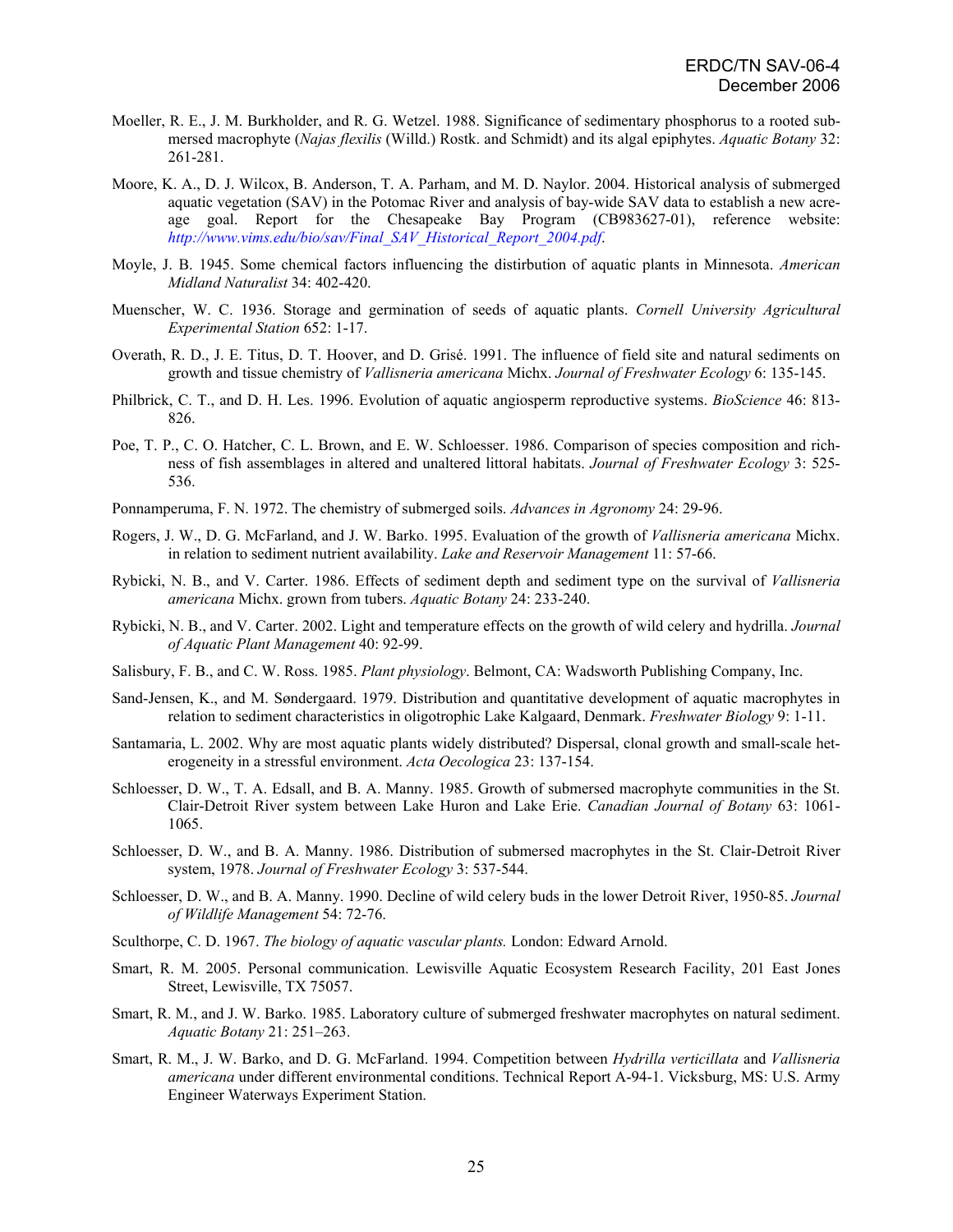- Smart, R. M., G. O. Dick, and J. R. Snow. 2005. Update to the propagation and establishment of aquatic plants handbook. ERDC/EL TR-05-4. Vicksburg, MS: U.S. Army Engineer Research and Development Center.
- Smart, R. M., and J. D. Dorman. 1993. Latitudinal differences in growth strategy of a submersed aquatic plant: Ecotype differentiation in *Vallisneria americana*? *Bulletin of the Ecological Society of America* 74 (Suppl.): 439.
- Spencer, D. F. 1987. Tuber size and planting depth influence growth of *Potamogeton pectinatus* L. *American Midland Naturalist* 118: 77-84.
- Spencer, D. F., and L. W. J. Anderson. 1987. Influence of photoperiod on growth, pigment composition and vegetative propagule formation for *Potamogeton nodosus* Poir. and *Potamogeton pectinatus* L. *Aquatic Botany* 28: 103-112.
- Spencer, D. F., G. G. Ksander, J. D. Madsen, and C. S. Owens. 2000. Emergence of vegetative propagules of *Potamogeton nodosus*, *Potamogeton pectinatus*, *Vallisneria americana*, and *Hydrilla verticillata* based on accumulated degree-days. *Aquatic Botany* 67: 237-249.
- Sponberg, A. F., and D. M. Lodge. 2005. Seasonal belowground herbivory and a density refuge from waterfowl herbivory for *Vallisneria Americana. Ecology* 86: 2127-2134.
- Standifer, N. E., and J. D. Madsen. 1997. The effect of drying period on the germination of Eurasian watermilfoil seeds. *Journal of Aquatic Plant Management* 35: 35-36.
- Staver, L. W. 1986. Competitive interactions of submerged aquatic vegetation under varying nutrient and salinity conditions. M.S. thesis. College Park, MD: University of Maryland.
- Steeman-Nielson, E. 1947. Photosynthesis of aquatic plants with special reference to the carbon sources. *Dansk Botanisk Arkiv* 12: 1-17.
- Stephenson, A. G. 1981. Flower and fruit abortion: Proximate causes and ultimate functions. *Annual Review of Ecology and Systematics* 12: 253-279.
- Stewart, R. M., D. G. McFarland, D. L. Ward, S. K. Martin, and J. W. Barko. 1997. Flume study investigation of the direct impacts of navigation-generated waves on submersed aquatic macrophytes in the Upper Mississippi River. ENV Report 1 for the U.S. Army Engineer Rock Island District, Rock Island, IL, U.S. Army St. Louis District, St. Louis, MO, and U.S. Army Engineer St. Paul District, St. Paul, MN. Vicksburg, MS: U.S. Army Engineer Waterways Experiment Station.
- Sullivan, G., and J. E. Titus. 1996. Physical site characteristics limit pollination and fruit set in the dioecious hydrophilous species, *Vallisneria Americana. Oecologia* 108: 285-292.
- Svedelius, N. 1932. On the different types of pollination in *Vallisneria spiralis* L. and *Vallisneria americana* Michx. *Svenska Botanische Tidskrift* 26: 1-12.
- Titus, J. E. 1992. Submersed macrophyte growth at low pH. II. CO<sub>2</sub> x sediment interactions. *Oecologia* 92: 391-398.
- Titus, J. E., and M. S. Adams. 1979. Comparative carbohydrate storage and utilization patterns in the submersed macrophytes, *Myriophyllum spicatum* and *Vallisneria americana*. *American Midland Naturalist* 102(2): 263-272.
- Titus, J. E., and J. H. Andorfer. 1996. Effects of CO<sub>2</sub> enrichment on mineral accumulation and nitrogen relations in a submersed macrophyte. *Freshwater Biology* 36: 661-671.
- Titus, J. E., R. S. Feldman, and D. Grisé. 1990. Submersed macrophyte growth at low pH. I. CO<sub>2</sub> enrichment effects with fertile sediment. *Oecologia* 84: 307-313.
- Titus, J. E., and D. T. Hoover. 1991. Toward predicting reproductive success in submersed freshwater angiosperms. *Aquatic Botany* 41: 111-136.
- Titus, J. E., and D. T. Hoover. 1993. Reproduction in two submersed macrophytes declines progressively at low pH. *Freshwater Biology* 30: 63-72.
- Titus, J. E., and M. D. Stephens. 1983. Neighbor influences and seasonal growth patterns for *Vallisneria americana* in a mesotrophic lake. *Oecologia (Berlin)* 56: 23-29.